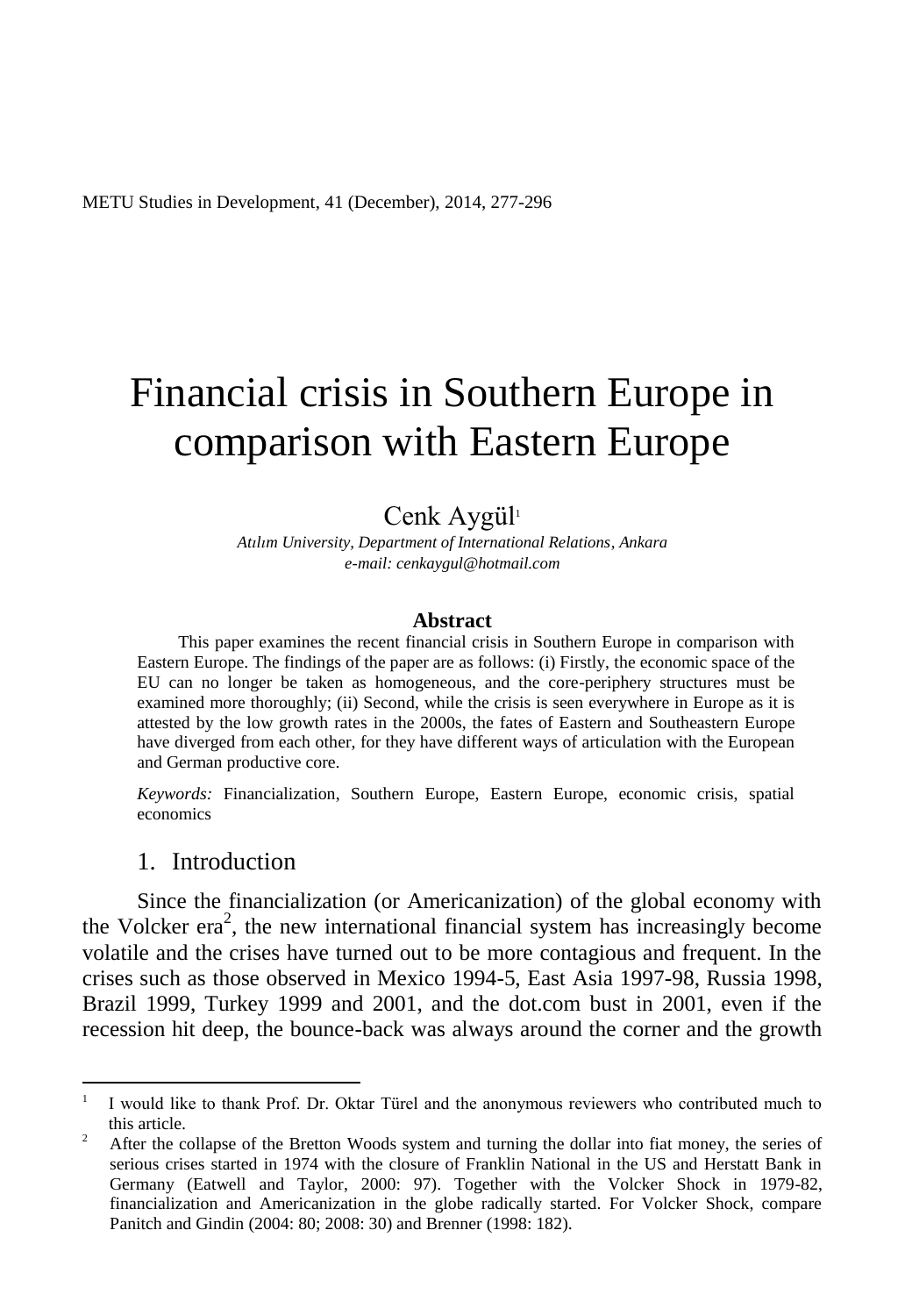recommenced soon. Also, since these crises affected the semi-periphery the most, it was possible to put the blame on "'corrupt' governments of crony capitalism, with their over-interference with the market rationality" (Yeldan, 2009: 1).

When the crisis showed its face in Greece in 2008, and quickly spread to other Southern European countries, as well as Ireland, initially the same blamegame was played. Especially the Greeks were pilloried for having long siestas, though annually an average Greek worker devoted 2033 hours to work in 2012, whereas Germans worked only 1396 hours (OECD data).<sup>3</sup> The traditional austerity recipes were offered as usual, even if they were to no avail and could not prevent Greek crisis' turning into a bottomless pit. 2013 will be the sixth consecutive year of crisis and net real growth rate of the country between 2002 and 2013 is in the red. In other words, the crisis devoured everything the Greek economy achieved in its rosy 2000s, after Greece made its entry into the list of advanced capitalist countries of the Eurozone.

The Eurozone neither found a solution to the Greek crisis, nor it could prevent the contagion to Italy and Portugal, which also had negative growth between 2003 and 2013. Growth rates of Croatia, Cyprus, Denmark, France, Netherlands and Spain in the same period fell short of 1 % annual growth. Austria, Belgium, Finland, Hungary, Germany, Ireland, Slovenia and the UK could only slightly pass the same threshold. Among the members of the EU, only Eastern European countries with the exception of Hungary and Slovenia reached growth rates around or more than 3 % average annual growth (see Table 1).

<sup>3</sup> It was not only populist tabloids such as *Das Bild* (2010) that printed inventive headlines such as "Sell your islands and the Acropolis you broke Greeks". Politicians such as Merkel conducted the chorus by saying "It is also about not being able to retire earlier in countries such as Greece, Spain, Portugal than in Germany, instead everyone should try a little bit to make the same efforts - that is important. We can't have a common currency where some get lots of vacation time and others very little. That won't work in the long term" (Kotarski, 2012:15-6). The writer adds that average retirement age in Germany is 61.8 against that of Greece's 61.9.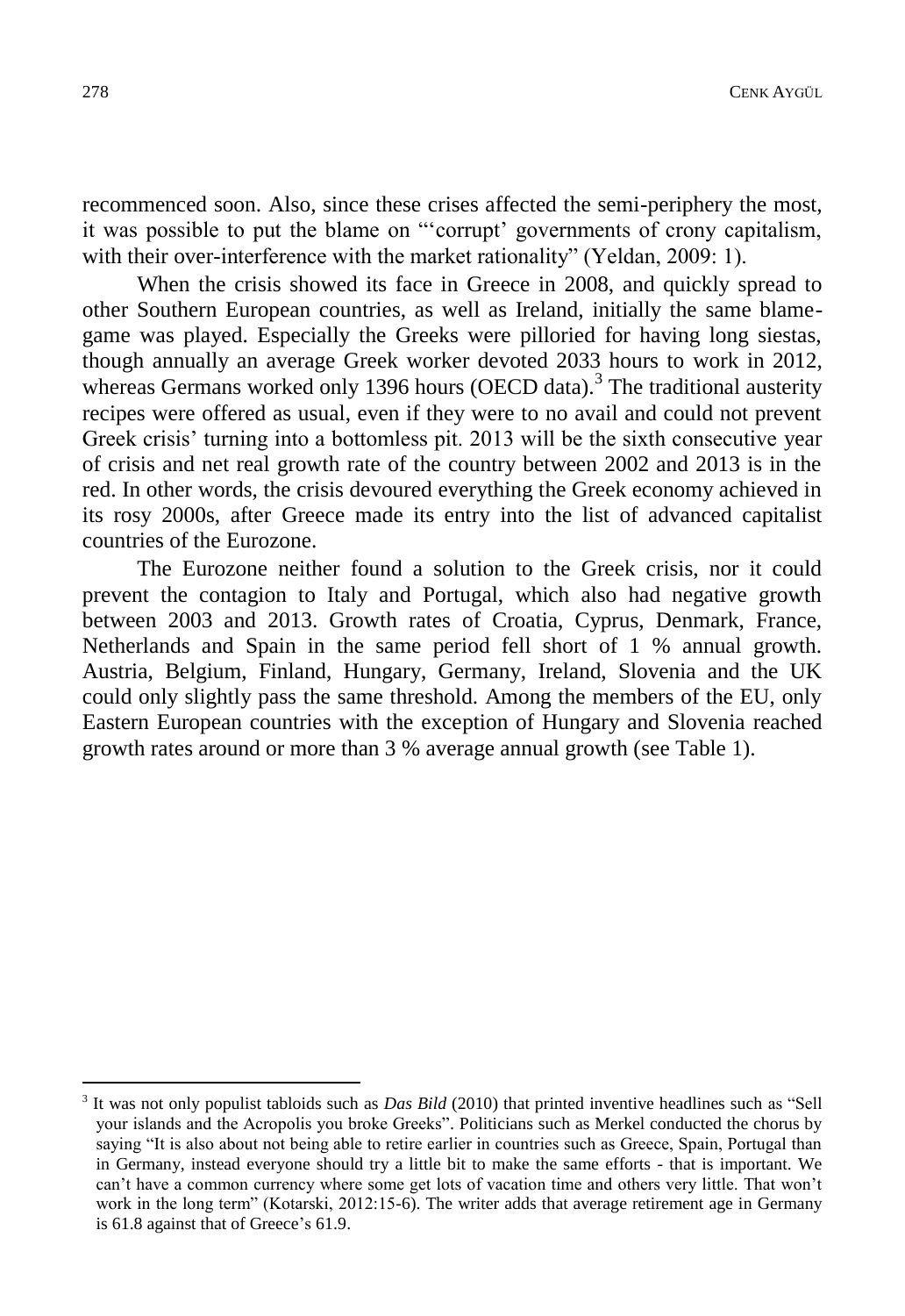| geo\time    | 2003   | 2004   | 2005 | 2006 | 2007 | 2008   | 2009    | 2010   | 2011   | 2012   | 2013   | 2008-13 | 2003-13 |
|-------------|--------|--------|------|------|------|--------|---------|--------|--------|--------|--------|---------|---------|
| Austria     | 0.9    | 2.6    | 2.4  | 3.7  | 3.7  | 1.4    | $-3.8$  | 1.8    | 2.8    | 0.9    | 0.4    | 2.0     | 16.8    |
| Belgium     | 0.8    | 3.3    | 1.8  | 2.7  | 2.9  | 1.0    | $-2.8$  | 2.3    | 1.8    | $-0.1$ | 0.1    | 1.2     | 13.6    |
| Bulgaria    | 5.5    | 6.7    | 6.4  | 6.5  | 6.4  | 6.2    | $-5.5$  | 0.4    | 1.8    | 0.8    | 0.5    | $-2.2$  | 33.7    |
| Croatia     | 5.4    | 4.1    | 4.3  | 4.9  | 5.1  | 2.1    | $-6.9$  | $-2.3$ | 0.0    | $-2.0$ | $-0.7$ | $-11.5$ | 8.2     |
| Cyprus      | 1.9    | 4.2    | 3.9  | 4.1  | 5.1  | 3.6    | $-1.9$  | 1.3    | 0.4    | $-2.4$ | $-8.7$ | $-11.1$ | 9.1     |
| Czech R.    | 3.8    | 4.7    | 6.8  | 7.0  | 5.7  | 3.1    | $-4.5$  | 2.5    | 1.8    | $-1.0$ | $-1.0$ | $-2.3$  | 27.3    |
| Denmark     | 0.4    | 2.3    | 2.4  | 3.4  | 1.6  | $-0.8$ | $-5.7$  | 1.4    | 1.1    | $-0.4$ | 0.3    | $-3.4$  | 5.4     |
| Estonia     | 7.8    | 6.3    | 8.9  | 10.1 | 7.5  | $-4.2$ | $-14.1$ | 2.6    | 9.6    | 3.9    | 1.3    | 1.7     | 33.4    |
| Finland     | 2.0    | 4.1    | 2.9  | 4.4  | 5.3  | 0.3    | $-8.5$  | 3.4    | 2.7    | $-0.8$ | $-0.6$ | $-4.2$  | 13.2    |
| France      | 0.9    | 2.5    | 1.8  | 2.5  | 2.3  | $-0.1$ | $-3.1$  | 1.7    | 2.0    | 0.0    | 0.2    | 0.7     | 10.1    |
| Germany     | $-0.4$ | 1.2    | 0.7  | 3.7  | 3.3  | 1.1    | $-5.1$  | 4.0    | 3.3    | 0.7    | 0.5    | 3.2     | 13.9    |
| Greece      | 5.9    | 4.4    | 2.3  | 5.5  | 3.5  | $-0.2$ | $-3.1$  | $-4.9$ | $-7.1$ | $-6.4$ | $-4.0$ | $-23.1$ | $-10.5$ |
| Hungary     | 3.9    | 4.8    | 4.0  | 3.9  | 0.1  | 0.9    | $-6.8$  | 1.1    | 1.6    | $-1.7$ | 0.7    | $-5.2$  | 8.4     |
| Ireland     | 3.7    | 4.2    | 6.1  | 5.5  | 5.0  | $-2.2$ | $-6.4$  | $-1.1$ | 2.2    | 0.2    | 0.3    | $-4.9$  | 13.9    |
| Italy       | 0.0    | 1.7    | 0.9  | 2.2  | 1.7  | $-1.2$ | $-5.5$  | 1.7    | 0.5    | $-2.5$ | $-1.8$ | $-7.5$  | $-2.6$  |
| Latvia      | 7.7    | 8.8    | 10.1 | 11.0 | 10.0 | $-2.8$ | $-17.7$ | $-1.3$ | 5.3    | 5.2    | 4.0    | $-6.4$  | 33      |
| Lithuania   | 10.3   | 7.4    | 7.8  | 7.8  | 9.8  | 2.9    | $-14.8$ | 1.6    | 6.0    | 3.7    | 3.4    | $-1.6$  | 38.7    |
| Luxembourg  | 1.7    | 4.4    | 5.3  | 4.9  | 6.6  | $-0.7$ | $-5.6$  | 3.1    | 1.9    | $-0.2$ | 1.9    | 0.9     | 23.1    |
| Malta       | 0.7    | $-0.3$ | 3.6  | 2.6  | 4.1  | 3.9    | $-2.8$  | 3.3    | 1.7    | 0.9    | 1.8    | 4.9     | 20.2    |
| Netherlands | 0.3    | 2.2    | 2.0  | 3.4  | 3.9  | 1.8    | $-3.7$  | 1.5    | 0.9    | $-1.2$ | $-1.0$ | $-3.5$  | 10.0    |
| Poland      | 3.9    | 5.3    | 3.6  | 6.2  | 6.8  | 5.1    | 1.6     | 3.9    | 4.5    | 1.9    | 1.3    | 13.9    | 48.1    |
| Portugal    | $-0.9$ | 1.6    | 0.8  | 1.4  | 2.4  | 0.0    | $-2.9$  | 1.9    | $-1.3$ | $-3.2$ | $-1.8$ | $-7.2$  | $-1.3$  |
| Romania     | 5.2    | 8.5    | 4.2  | 7.9  | 6.3  | 7.3    | $-6.6$  | $-1.1$ | 2.2    | 0.7    | 2.2    | $-2.8$  | 35.2    |
| Slovakia    | 4.8    | 5.1    | 6.7  | 8.3  | 10.5 | 5.8    | $-4.9$  | 4.4    | 3.0    | 1.8    | 0.9    | 5.0     | 49.1    |
| Slovenia    | 2.9    | 4.4    | 4.0  | 5.8  | 7.0  | 3.4    | $-7.9$  | 1.3    | 0.7    | $-2.5$ | $-2.7$ | $-10.9$ | 13.3    |
| Spain       | 3.1    | 3.3    | 3.6  | 4.1  | 3.5  | 0.9    | $-3.8$  | $-0.2$ | 0.1    | $-1.6$ | $-1.3$ | $-6.7$  | 8.6     |
| Sweden      | 2.3    | 4.2    | 3.2  | 4.3  | 3.3  | $-0.6$ | $-5.0$  | 6.6    | 2.9    | 0.9    | 1.1    | 6.3     | 22.4    |
| UK          | 3.9    | 3.2    | 3.2  | 2.8  | 3.4  | $-0.8$ | $-5.2$  | 1.7    | 1.1    | 0.3    | 1.3    | $-1.0$  | 11.2    |

**Table 1** Real GDP Growth Rate, 2003-13, %

*Source*: Eurostat.

All crises come up with valuable lessons. For example, according to Eatwell and Taylor (2000: 97-8), the crisis of 1982 taught us that "the financial systems of the developed economies were not only vulnerable to shocks within their collective borders, they could also be brought down by events in developing countries". The stock market crash taught the world about contagion. The 1997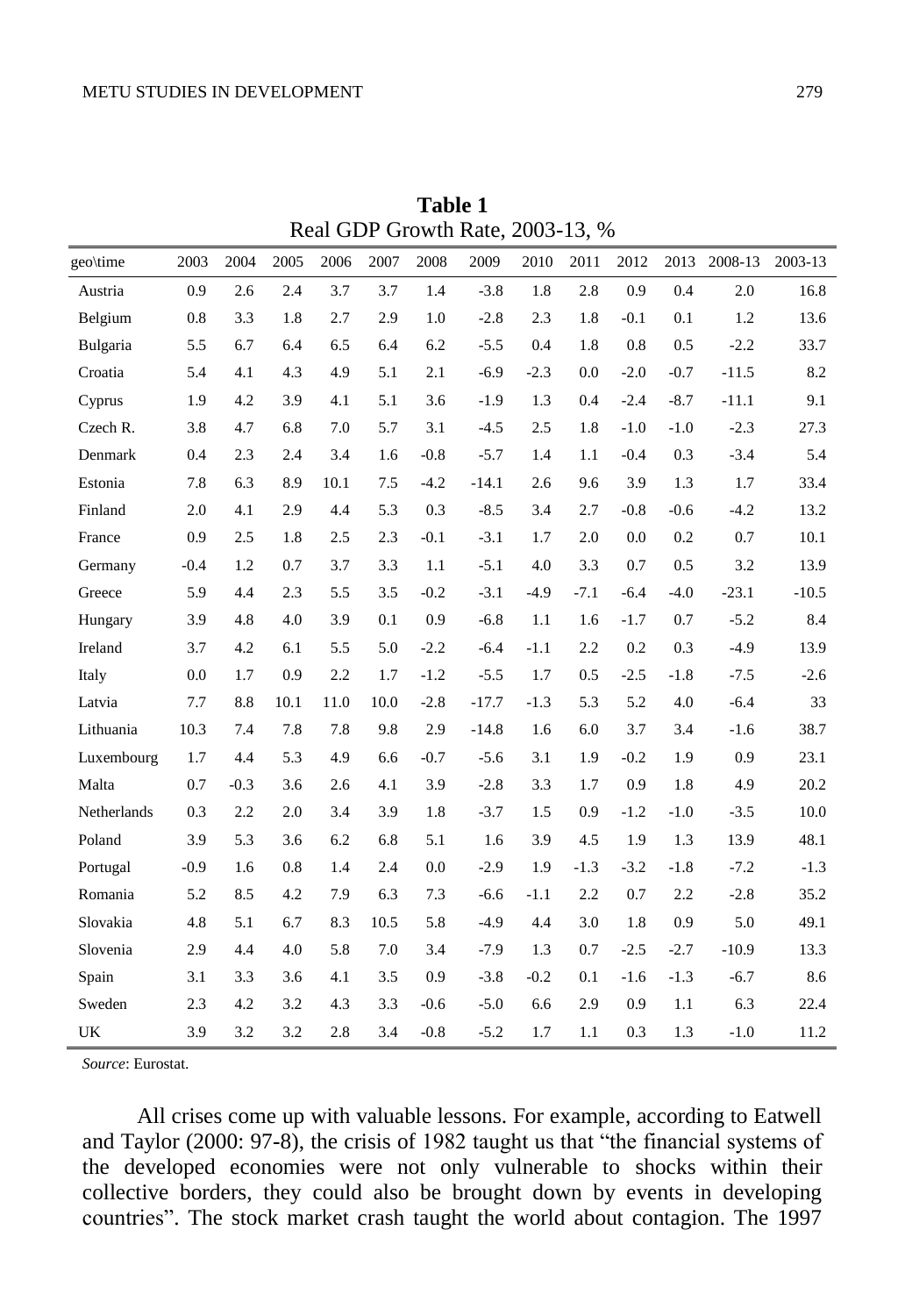Asian crisis taught that financial liberalization does not benefit all, as the mainstream wisdom preached until then (Eatwell and Taylor, 2000: ix). So, what is to learn from the crisis of 2008?

The paper will propose that one of the valuable lessons of the crisis with reference to Europe is that the over-optimistic discourses of the European integration that used to be explained with terms such as deepening, widening and convergence cannot hold anymore. Even the term variable geometry that entered into circulation in the 1990s seems like a euphemism, which is inadequate to

explain the rising inequalities within the European space. While consumption-led growth oiled by seemingly endless finance created an illusion of Europe-wide convergence in mid-2000s, it is now fully realized that, while European capitalism as a whole (and indeed the global capitalism) is in trouble, the fates of Southern and Eastern Europe diverge from each other. Moreover, concepts such as cores and peripheries that were thrown out when business was fine came back to academic circulation with a vengeance.

In the following pages, first the return of the core and periphery in Europe and in social sciences in general will be examined. Then, the literature on financialization will be critically discussed. Finally, the differing performances of Southern and Eastern Europe will be analyzed.

#### 2. The return of the core and periphery

One of the things that the crisis has changed for good is how social scientists interpret the capitalist space.<sup>4</sup> Before the crisis, interpretations abound, such as those of the network theorists who argued that globalization should be understood through "an energized network space marked by, first, the intensification of mixture and connectivity as more and more things become interdependent (in associative links and exclusions)" (Amin, 2004: 395). These writers wanted to do away with any conception of 'centers' so much so that they wrote: "We want to move on into a world in which centers are no longer quite so important because political power has been not so much devolved (which still assumes the presence of a centre) as dispersed (which does not)" (Amin *et al*., 2003: 3).

For Castells (2000: 408), a new spatial logic, i.e. the space of flows, was replacing the "historically rooted spatial organization of our common experience," the space of places. In this new world there were no longer cores and peripheries, as flows overtook places, but nodes and hubs of the emerging larger network.

Gabor (2013:248) catches another change with reference to foreign (largely Eurozone) banks in Eastern Europe. While at the beginning of the transition period, these banks were hailed "for bringing a much needed improvement to obsolete practices inherited from socialism", after the 2008 crisis they were handled with more circumspection, to say the least.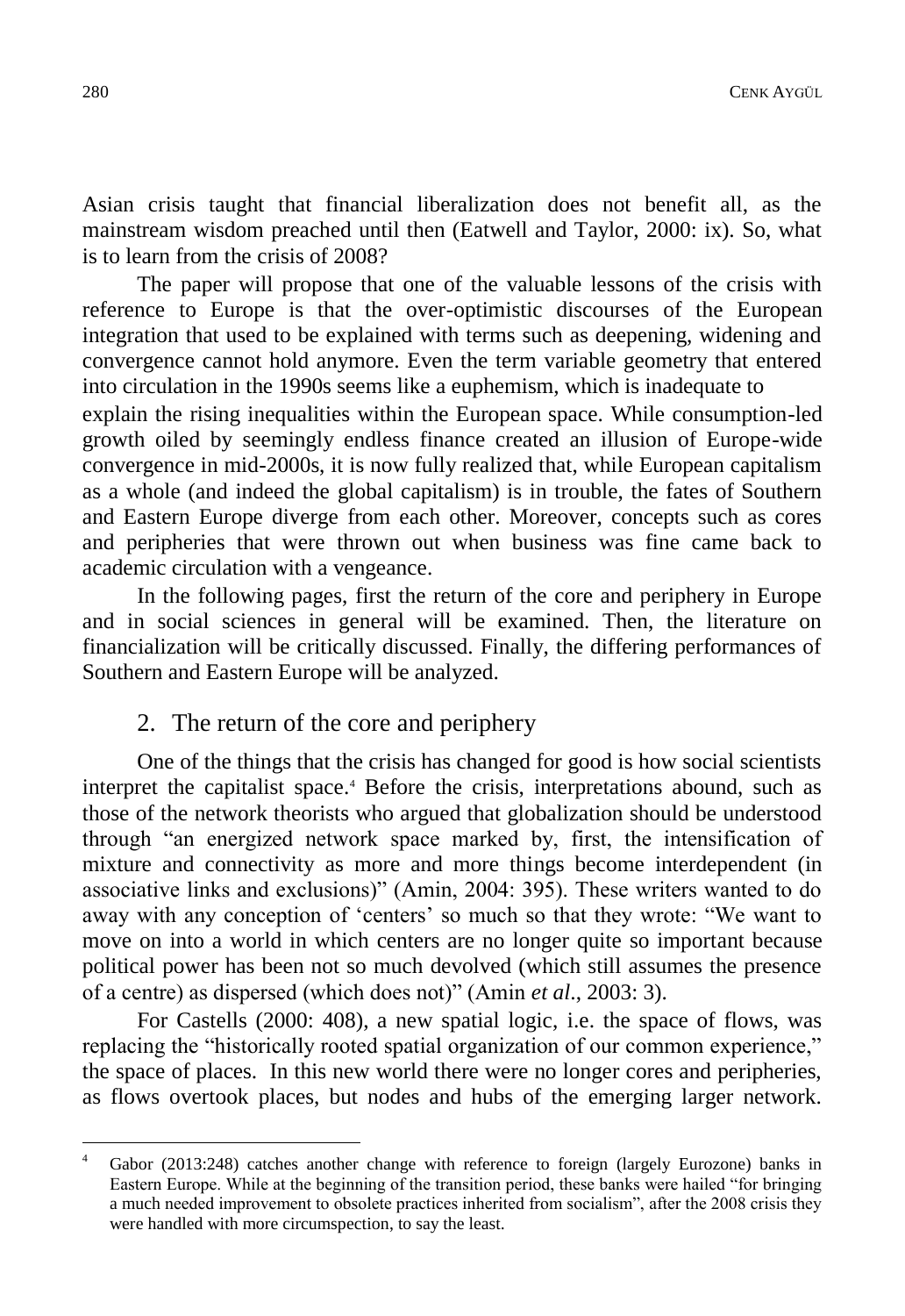$\overline{a}$ 

These views that proposed a 'flatter view' of capitalist space became so influential that Smith (2005: 896) quipped that we should expect that the press releases from the next geography conference should read "GEOGRAPHERS DISCOVER THE EARTH IS FLAT (emphasis belongs to Smith)."<sup>5</sup>

The equivalent of this flat ontology in European studies that discarded any understanding of cores and peripheries was seen in the integration literature. This literature created a new language that revolved around widening and deepening (and both at the same time) of European integration, which was assumed to go hand in hand with more convergence (or regional cohesion as preferred by the European Commission). While the majority of the studies optimistically waited for convergence to occur among European regions and their main complaint was the slowness of this convergence (Corrado *et al*., 2005: 134), some studies argued that increasing growth rates in European periphery did not end up in convergence. Moreover, even though per capita GDP rose in the periphery, this came at the cost of rising regional polarization in all of these countries (Petrakos, 2000: 44; Smetkowski and Wojcik, 2012: 924).

In other words, critical convergence studies attracted our attention to the fact that there was neither convergence within peripheral nations, nor convergence with the European core. Even if peripheral regions and countries had higher growth rates, which is not the case after the crisis, this was not enough to render them part of the Western European core (Melachroinos and Spence, 2001: 1681; Melachroinos, 2002: 2032; Petrakos *et al*., 2000: 30). Despite positive expectations, the core regions were unable to provide any 'trickle-down' impact to the periphery.<sup>6</sup>

Besides the critical convergence literature that observed that there was no convergence among regions at all, other writers started to register that the nations in the EU did not converge with the core countries. Petit (2006:126) observed that "the catching-up mechanisms have been moderate in the last decade: the expected catching up of Spain did not materialize, Portugal has been deceptive and Greece has even stagnated." He also warned that the accession of new member states in 2004 would only exacerbate the situation.

The 2008 crisis irretrievably reintroduced core and periphery into social sciences. Becker and Jäger (2012: 169) argue that "(t)he crisis has shown the

<sup>5</sup> Not only was the network literature full with these ideas. For similar ideas that discarded cores and peripheries, see Swyngedouw (1992: 43) and Scott (2001).

<sup>6</sup> According to Dunford (2000: 80), even the core countries, with the exception of West Germany, could not escape from a core-periphery pattern: "The most marked regional imbalances are in Italy where there is a deep-rooted north-south divide, followed by France where the major cleavage is the divide between Paris and the rest of the country, Spain with its gap between the north-east and Madrid and the rest of the country, and the United Kingdom where the major division is between Greater London and the Home Counties, on the one hand, and the rest of the country on the other."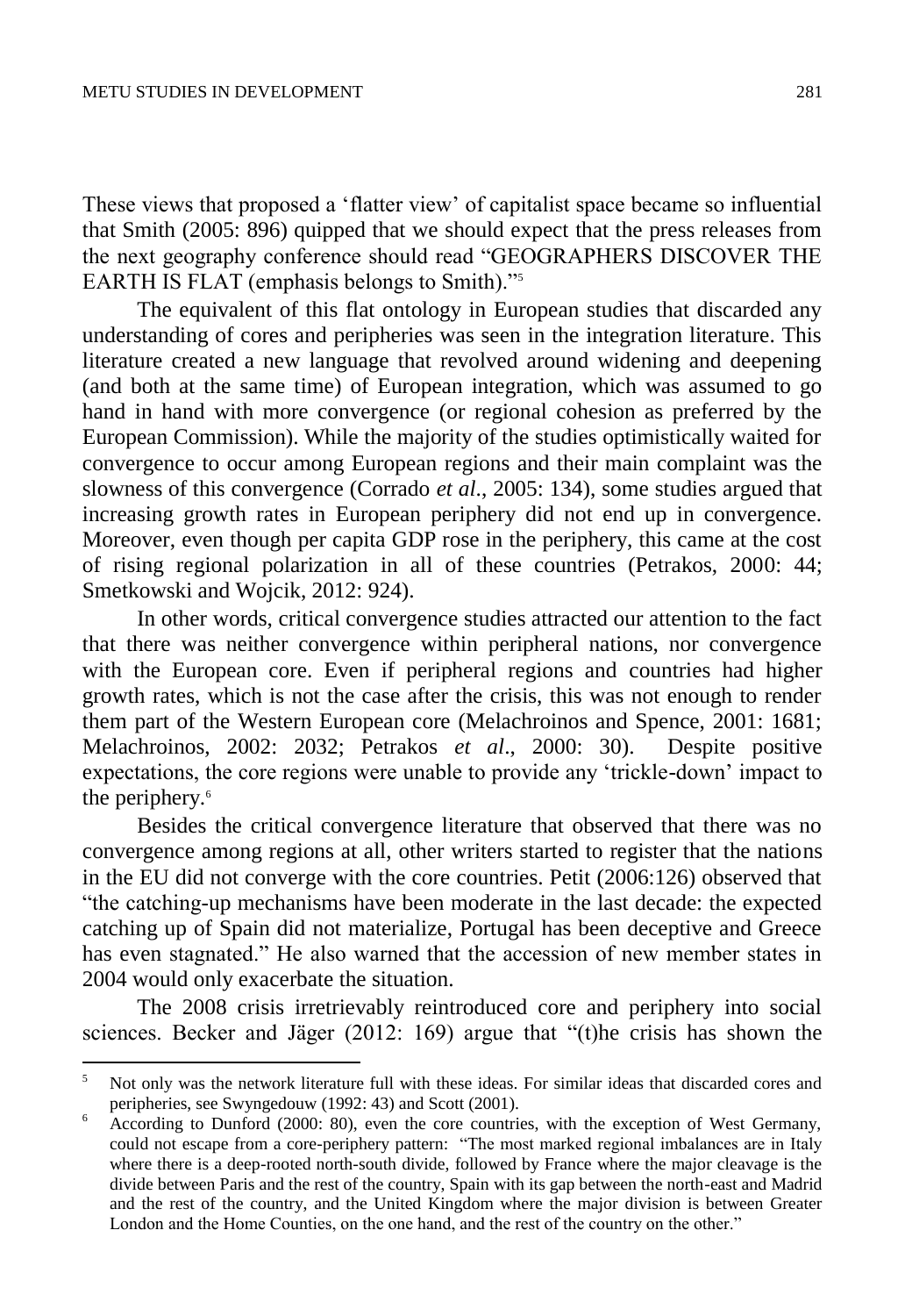ruptures between core and periphery in Europe". They also allege that while there was polarization between the export-oriented core countries and the importdependent periphery before the crisis, this was rather unnoticed as financial flows closed current account deficits (Becker and Jäger, 2012: 177).<sup>7</sup>

Tsoukalis (2011: 25-6) thinks that current account imbalances between the north and the south in the EU, as well as the rapid rise of the sovereign debt of the southern countries and perception of the Wall Street and the City of London that the EU lacked the means to solve the problem were at the root of the current crisis. Fouskas and Dimoulas (2013: 115-6) contend that "(b)efore the crisis, the issue of German financial/monetary supremacy *within and outwith* Europe could somehow be covered-up under the façade of a 'French-German axis', European elections and pan-European institution-build-up". After the crisis, however, the reality came to the fore with clarity, i.e. the euro was nothing but "an imperial currency dominated by Germany's monetary/material economic base."<sup>8</sup>

The differing performances of countries in the EU attest to the need for examining the cores and peripheries in Europe and in the world. The European economic geography is comprised of core(s) and at least two types of peripheries $\degree$ (Aygül, 2011; Tsoukalis, 2011: 23). Western Germany, as well as adjacent parts in France, Italy, Austria, Netherlands and England make the core. As for the peripheries, Southern European countries, most of which became EU members in the 1980s, are different from Eastern European countries that became members in 2004 and 2007. As it is known, the single currency was devised in order to prevent currency speculations that led to the demise of the European Monetary System (EMS) in 1992 and, as the theory goes, Europe would be stronger in unison. Nevertheless, Europe stands as divided. At the moment, core Europe as well as Southern Europe that is part of the Eurozone is in deep trouble, while Eastern Europe that is not part of the zone has another story. It seems that the Euro, which was devised to get financial autonomy from the US, did not do much good to Southern Europe. In the remaining of this paper the differing fates of the two

According to Vlachou (2012: 173), Greece was able to attain high growth rates in the initial years of the euro, because of "1- High private consumption backed by a rapid expansion of household credit after financial market liberalization, and 2- A major reduction in borrowing costs due to the low interest rates in the Eurozone, boosting public and private consumption as well as indebtedness."

<sup>&</sup>lt;sup>8</sup> The crisis laid bare the formation of a core/periphery dichotomy not only within Europe, but also globally. Antoniades (2013: 216-7), by way of examining the global roots of the current crisis, argues that "(f)or the first time in modern economic history, surpluses are moving from 'emerging' to 'advanced' economies, i.e. the 'periphery' is bailing out the 'centre'".

Lipietz (1996: 133) has the merit to say that cores and peripheries are here to stay as early as 1990s. He wrote that together with the crisis of Fordism, "the world will organize itself into three continental blocs, and within each there will be a division of labour between the centre and periphery based on different combinations of the basic paradigms of post-Fordism".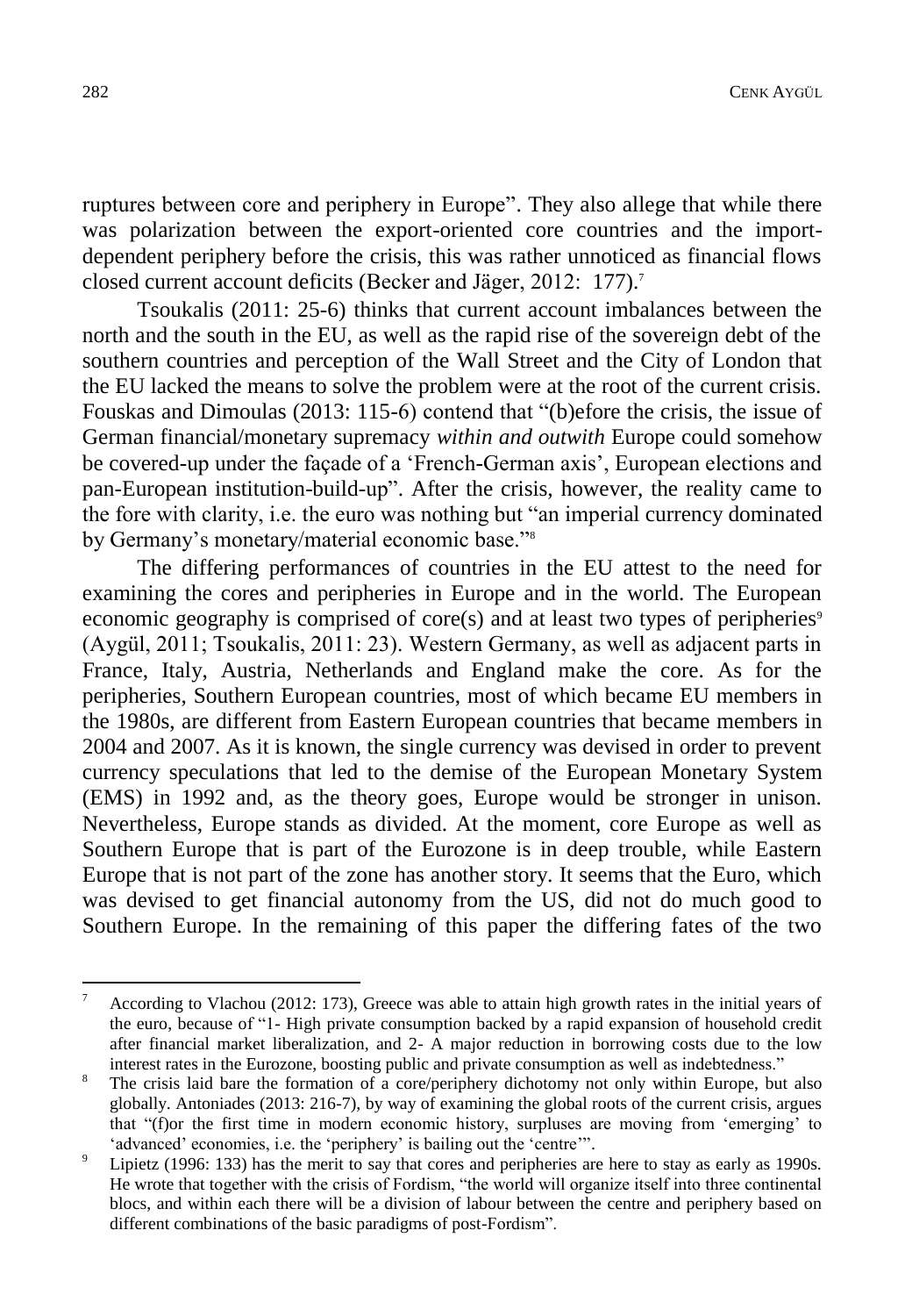peripheries in the EU will be examined. Before doing this, however, first we need to discuss finance a bit more.

# 3. The financial crisis

 $\overline{a}$ 

Before the 2008 crisis, several scholars, such as Brenner (1998), Arrighi (2008) and Panitch and Gindin (2004; 2008) had important contributions to the debate on crisis. Brenner argued with full clarity that the main reason of the global turbulence boiled down to the crisis of the real economy, which was unable to remedy the fall of profits since the late 1960s. Emphasizing "vertical relationship between capital and capital" Brenner argued that any sign towards growth in the US, Germany and Japan was nothing but the result of the fall in exchange rates of these countries. Therefore, the so-called economic revival in the US seen in the second-half of the 1990s was achieved at the expense of Germany and Japan, whose currencies were revalued which did not bode well for their exports. In other words, finance was the name of the game, in which these powers struggled to let others feel the brunt of the crisis in the real economy.

According to Arrighi, crisis was the result of "chronic and acute crisis of American hegemony over the core", whereas Panitch was rejecting that there was any structural conflict between capitalist cores. Gowan (2013: 5), taking a third position wrote that there were structural sources of conflict between core capitalisms, yet these conflicts had not yet amounted to "a terminal hegemonic decline of the US." The significance of this discussion was that Arrighi was of the opinion that financialization was the indicator of the decline of the hegemonic power.<sup>10</sup> As opposed to that, for Panitch and Gindin (2008: 19), financialization could not be taken as a sign for weakening of the American empire; "It is an American empire strengthened rather than weakened by its financialization that we need to confront".

European integration in the 1980s was seen as some sort of a challenge to the US supremacy, and as such the rivalry between the US and Europe was acknowledged. However, at the same time it was frequently mentioned that this rivalry was realized through the adoption of American values, not the least those pertaining to finance. Gill (2004: 40) stated that while Europe sought to create relative autonomy from the US, at the same time it gradually moved towards "USstyle financial liberalization and corporate governance based on shareholder value." In doing so, it further promoted disciplinary neoliberalism throughout

<sup>&</sup>lt;sup>10</sup> Fouskas and Dimoulas (2013: 122) are of the opinion that the 1970s crisis was the 'signal crisis' of the US hegemony and the 2008 crisis was nothing but the 'terminal crisis' of the US-led system of accumulation. Arrighi himself, however, had different episodes in mind, which were not confined only to the economy; for him the signal crisis was the Vietnam war and the terminal crisis was the war in Iraq (Arrighi, 2008: 163, 191; see also Panitch, 2010: 81).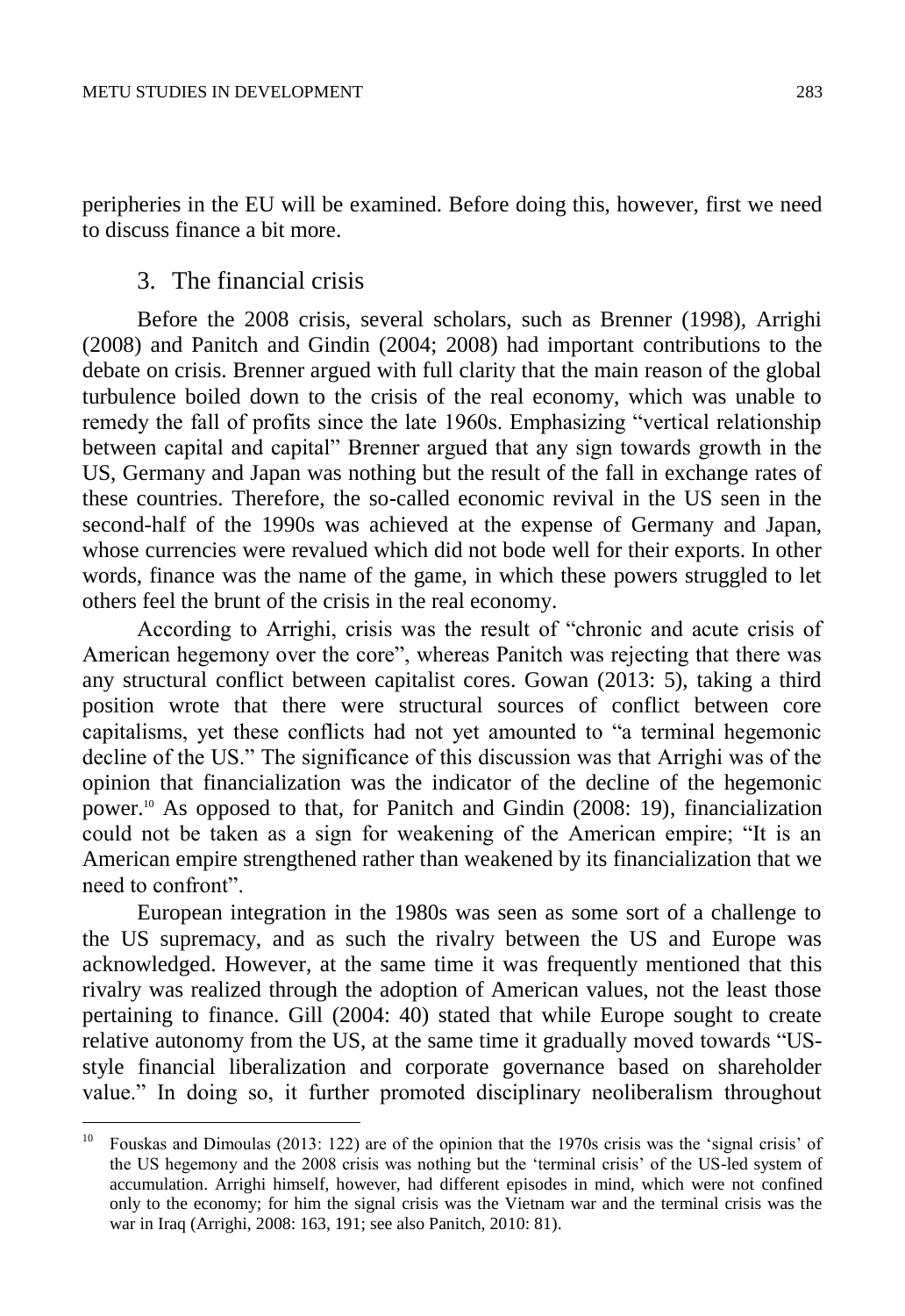Europe. Ryner (2007: 7) argued that European integration since the 1980s had been realized "within a relationship of structural subordination to US-led globalized financial capital." For him, while "a distinctly European configuration congealing around German capital" could be discerned, at the same time, it did not compete on the basis of an ideologically distinct "Rhineland capitalism," but rather on the basis of Anglo-American neoliberal strategies (Ryner, 2007: 12). The creation of EMU created a "macro-economic framework locked into a mode of competitive austerity" (Ryner, 2007: 16).

After the crisis, finance attracted even more attention among European scholars as it might be expected. While the need to re-regulate financial sector was repeatedly pronounced, Talani (2011: 11) is of the opinion that "(b)y no means did the crisis result in a decrease of the hegemonic power of the City of London.<sup>11</sup> Instead, it confirmed its capacity to influence the decision-making process of the British government in favour of its preferences." Even in Germany, elites of which were in shock to see that they were not isolated from the vagaries of the financial crisis, calls for the re-regulation of finance could not be realized much (Zimmermann, 2012: 484).

One of the terms that come to the fore after the 2008 crisis was financialization. Gabor (2010: 229), in her well documented work, shows the novelty, as well as the ambiguity, of this term. It seems that she prefers Crotty's definition, in which financialization is taken as a shift to short-term and erratic search for profits, i.e. impatient finance, rather than long-term lending for production.<sup>12</sup> Writers such as Becker *et al.* (2010: 225) argued that the current crisis proved that highly financialized regimes of accumulation are "extremely crisis-prone." In the same article they acknowledge that financialization might take different forms in time and space, and "there is no single indicator that universally defines a financialized accumulation," though high current account deficits and a rising external debt are good indicators for peripheral financialization (Becker et al., 2010: 231).

In another piece, Becker and Jäger (2012: 5) differentiate between productive *versus* financialized accumulation, the basic distinction being "whether accumulation focuses on the productive sectors or on the accumulation of fictitious capital." The writers argue that "financialization is closely related to structural

 $11$  "In 2007, London hosted 250 foreign banks, with branches or subsidiaries almost double the number of those in New York. London had also been the fastest-growing market for asset management, with \$400 billion of assets under management at the end of 2007. This accounted for 80 % of hedge funds managed in Europe and 20 % of the world's hedge fund assets" (Talani, 2011: 22).

<sup>&</sup>lt;sup>12</sup> Actually Keynes was not very far when he criticized speculation: "Speculators may do no harm as bubbles on a steady stream of enterprise. But the position is serious when enterprise becomes the bubble on a whirlpool of speculation. When the capital development of a country becomes a byproduct of the activities of a casino, the job is likely to be ill-done" [\(Keynes,](http://www.maynardkeynes.org/keynes-the-investor.html) 1973: 159).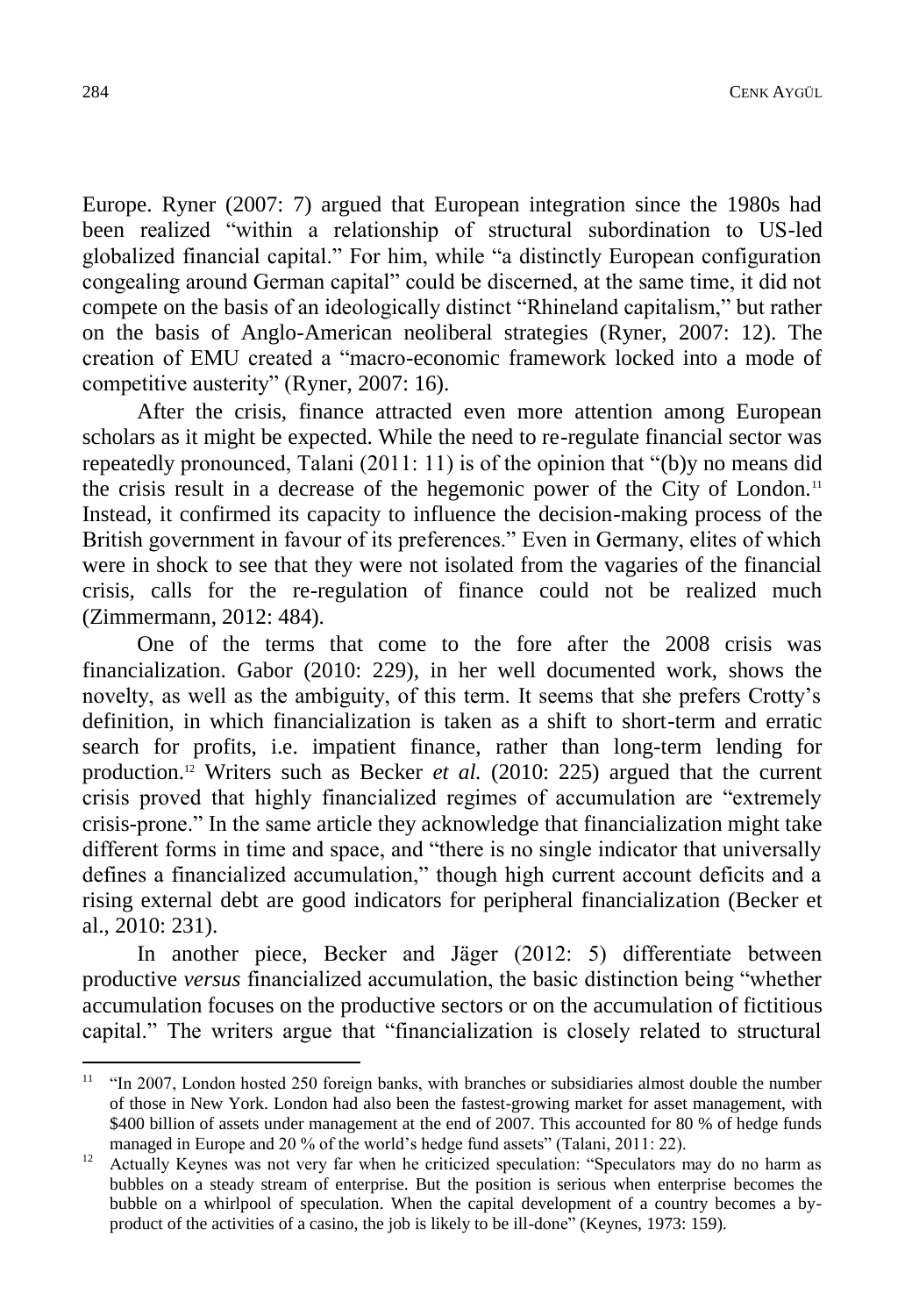blockages in the productive sector and is very crisis-prone" (Becker and Jäger 2012: 6). They mention that financialization is characterized by a "large share of the financial sector in GDP, high rates of stock market capitalization and high and increasing debt" (Becker and Jäger 2012: 7-8). Europe, for them, has been characterized with two distinct type of countries; one with a marked financialization, such as the UK, Ireland, the Benelux countries, Spain, and to an extent, France, Portugal and Scandinavian countries such as Denmark (Becker and Jäger 2012: 7-8); and the economies of Germany, Italy and Austria were characterized by strong export-orientation, though they also showed characteristics of financialization (Becker and Jäger 2012: 11).

While this approach is laudable for its effort to examine European space with an emphasis on the differentiation of the cores and peripheries, and their endeavor to discern the role of finance in the 2008 crisis, there are several points to criticize. First, the difference between financialized countries and those that prioritize productive economy is not clear. If the latter group is said to be also financialized, what is the measure to quantify the difference of financialization between these groups? If the difference is the export success of the latter group, financialization as a concept does not add anything to a study that examines exports, as I will do in the following pages. Second, taking government deficits as a sign for financialization is not reliable. As seen in Table 5, the countries with highest current account deficits in 2012 are Cyprus, the UK, Poland, Romania and Greece. In 2007, however, the top-five were Bulgaria, Latvia, Estonia, Greece and Lithuania. This concept does not differentiate between Eastern and Southern European states and in each case the reasons for the deficits might be different.

Moreover, how is Italy, as a country affected seriously from the crisis, can be taken as a country belonging to the productive group? Also, the financialized countries did not do this on their own and not all the blame could be put on them. As Tsoukalis (2011: 27) mentions, "German banks had been allowed to play a big role blowing into the bubble for years by translating German savings into loans to other countries." Last but not least, as the writers emphasize the national scale, they neglect the European scale, i.e. the lack a common fiscal policy stance in Europe, though the countries have a common currency.<sup>13</sup> If, as Stockhammer

<sup>13</sup> <sup>13</sup> Carchedi criticizes taking the Euro as a purely monetary operation. When discussing the 1994-95 crisis, he wrote that the sudden eruption of monetary crises are generally attributed to "purely speculative capital movements" or the "lack of fiscal discipline" by some members (Carchedi, 1997: 85). For him the crises cannot be the result of speculative capital movements, because after every speculative monetary storm, new exchange rate parities settle around new levels. So, he thinks that new parities are mostly the result of "deeper structural laws of movement" (Carchedi, 1997: 95). The other oft-cited explanation, that is, the lack of the fiscal discipline is also used in the 2008 crisis. Carchedi provides an alternative explanation which makes more sense considering that the monetary integration in Europe is not backed up by European-wide fiscal policies. In his system both in EMU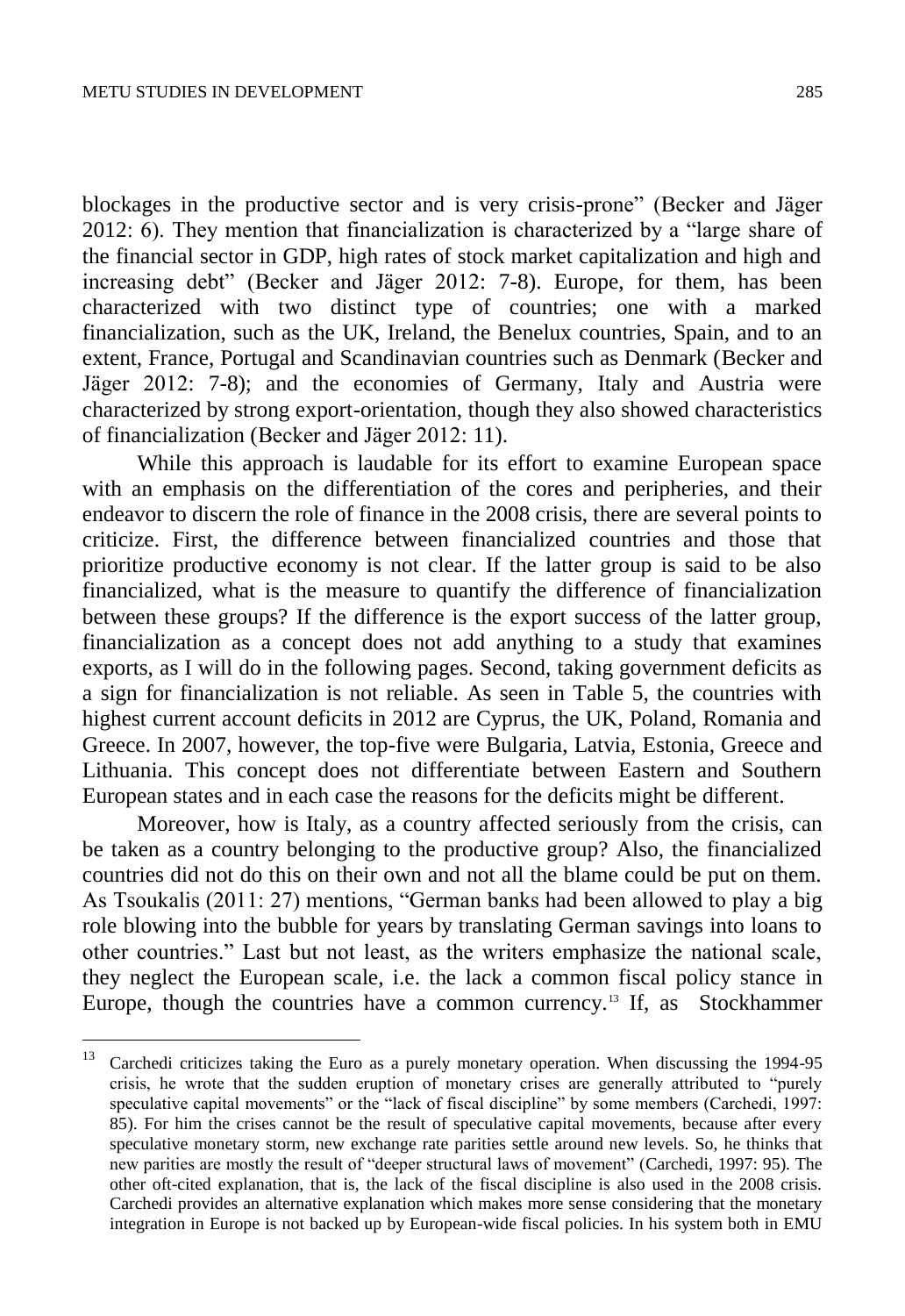(2012: 122) writes, there is a complementarity between the two types of growth models under neoliberalism, i.e. debt-led and export-led growth models, how could we accept the mainstream idea that the crisis is of the former only?

#### 4. Regional unevenness

As seen in Table 1, the most important effect of the 2008 crisis was that GDP growth in Southern European countries dropped so much that it is no longer possible to talk about any convergence in Europe. As mentioned above, Greece, Italy and Portugal were hit so much that 2003-13 period was a 'lost decade' for them. In the same period, however, Poland grew by 48.1 %, Slovakia 49.1 %, Romania 35.2 %, Lithuania, 38.7 %, Latvia 33 %, Estonia 33.4 % and Bulgaria 33.7 %. Although comparatively meager than these, Hungary grew by 8.4% and Slovenia by 13.3 %. What needs to be emphasized is that while Southern and Eastern Europe have differing fates, the performance of the core is not much to brag about. Germany grew only by 13.9 %; only slightly better than France's 10.1  $\%$  and the UK's 11.2  $\%$ .

If we visualize the data with reference to Germany, Greece and Poland, as in Figure 1, while Poland and Greece grew more than Germany until 2008, and gave a sense that European convergence was taking place, after the crisis, the fates of Poland and Greece diverged from each other. Poland continued to grow even if with diminished rates, and Greece entered into a serious recession.

and its precursor EMS, monetary structure forces the technological laggards (in his system he takes Italy as a laggard as opposed to Germany) to adopt the monetary policies of high-technology producers. Being the leading high-technology competitor in Europe, Germany aims to prevent inflation no matter what the consequences. Technology-laggards can only compete by way of devaluation and inflation, which in turn reduces real wages and increase the rate of profits and the rate of surplus value (Carchedi, 1997: 97). Yet under the EMS devaluations are discouraged even if since the EMS was introduced in 1979, the DM was revalued and the Italian lira was devalued 6 times. There is not a single case in which the former was devalued and the latter was revalued. The EMU prohibited national devaluations altogether. Under the EMS the only solution to the crises was to leave the ERM (Exchange Rate Mechanism) (Carchedi, 1997: 99). Under the EMU, the only way out, for example for Greece, is either to go out or to further the integration and include fiscal policies, which politically is a non-solution for Germany, which has to pay for the fiscal transfers.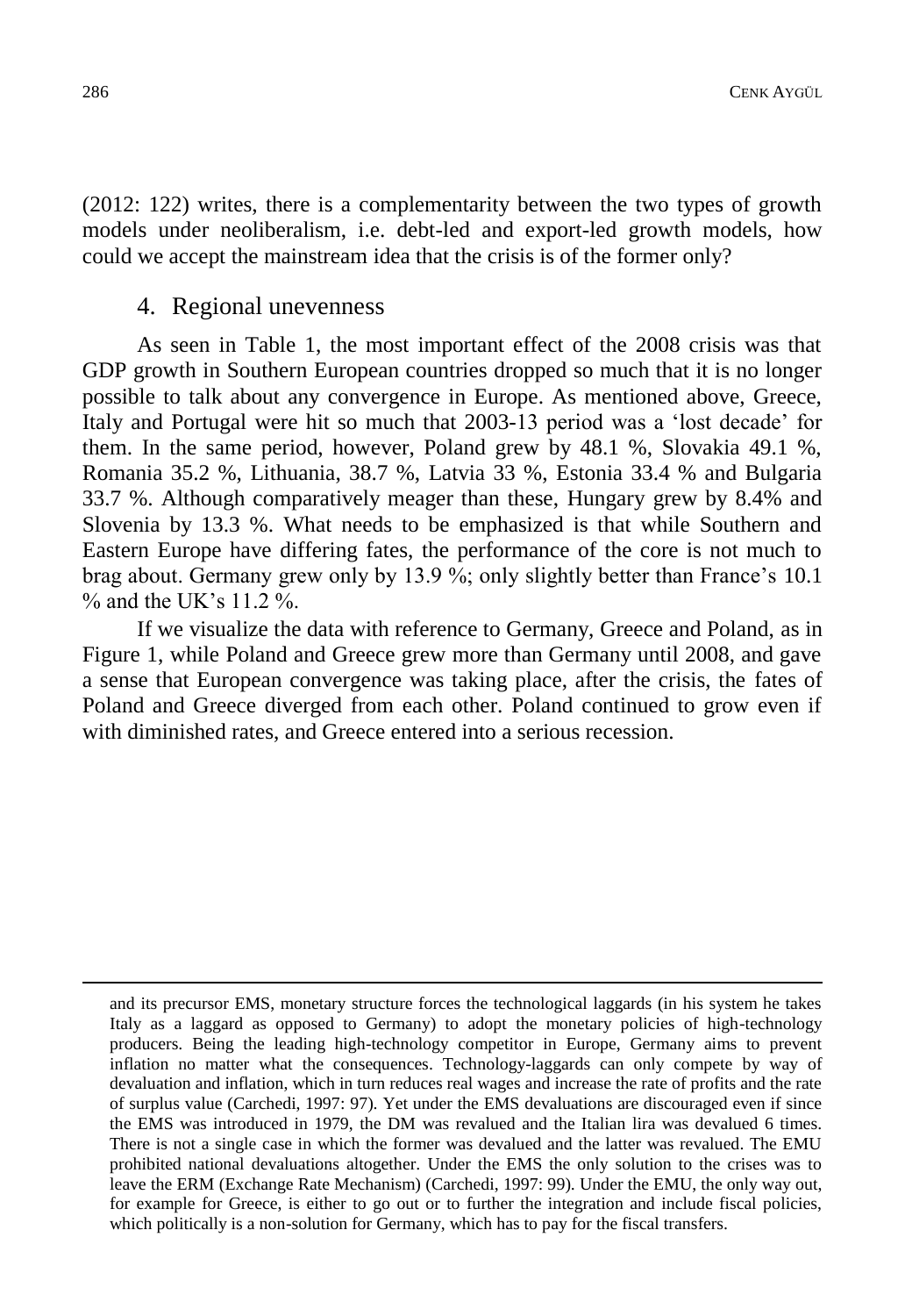

**Figure 1**

*Source:* Eurostat.

Table 2 includes per capita GDP data of the EU countries in purchasing power standard. It shows that from Eastern Europe Poland, Lithuania, Latvia, Bulgaria, Estonia, Romania, Slovakia and Hungary continued to converge even after 2008 (but not the Czech Republic and Slovenia). The postions of Greece, Cyprus, Spain, Portugal, Netherlands, Finland and the UK deteriorated. The other countries that perform better in 2012 compared to 2008 are Germany, Austria, Belgium and Malta. Here, it is necessary to add that convergence is towards the EU-28 average, which might decline in times of crisis.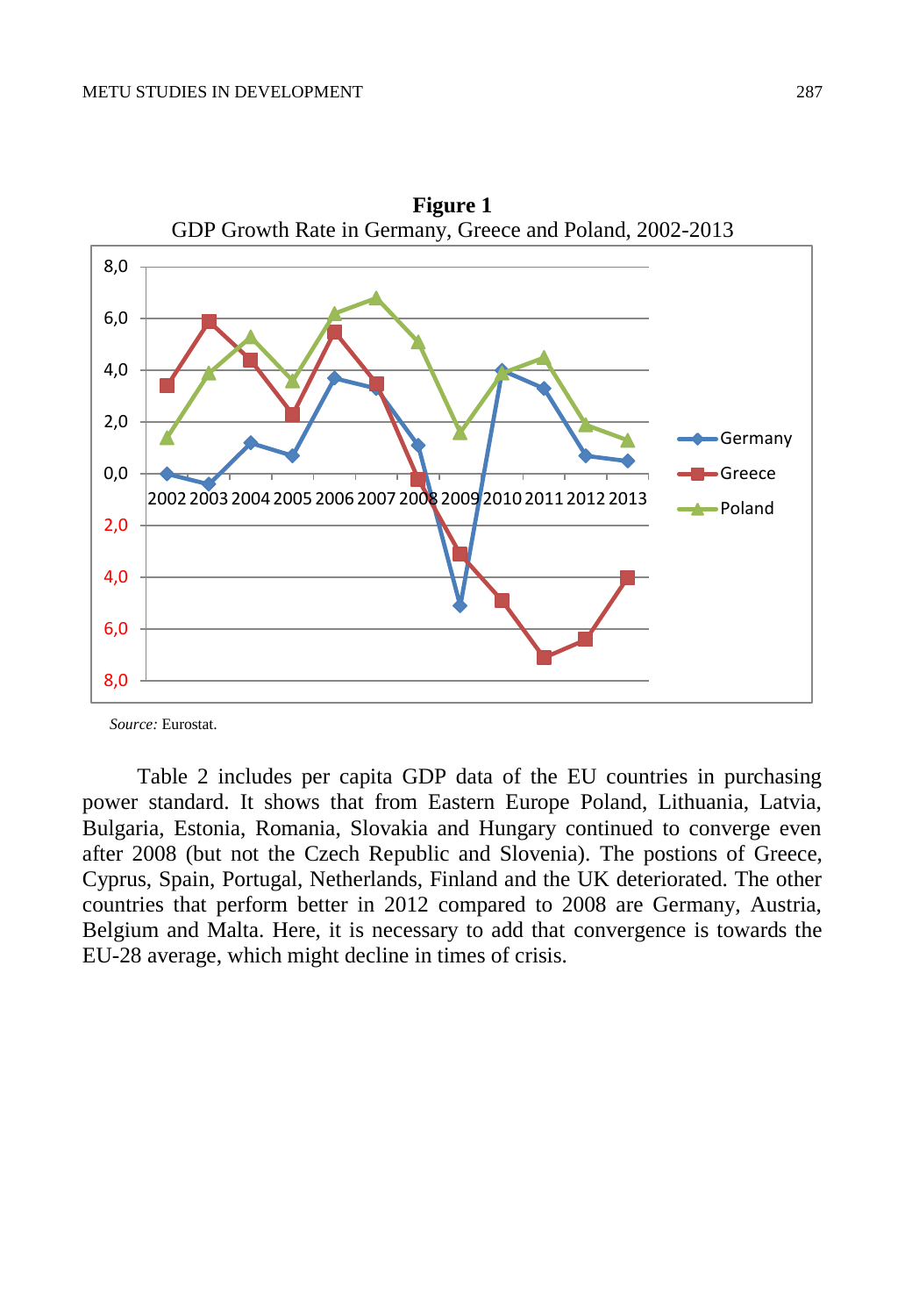| $1 \text{C}1 \text{ C}4 \mu$ and $0 \mu$ as on $1 \text{C}20$ average, 115 |      |      |      |      |      |      |      |  |
|----------------------------------------------------------------------------|------|------|------|------|------|------|------|--|
| <b>GEO/TIME</b>                                                            | 2006 | 2007 | 2008 | 2009 | 2010 | 2011 | 2012 |  |
| <b>EU28</b>                                                                | 100  | 100  | 100  | 100  | 100  | 100  | 100  |  |
| Austria                                                                    | 125  | 123  | 124  | 125  | 127  | 129  | 130  |  |
| Belgium                                                                    | 117  | 116  | 115  | 118  | 119  | 118  | 119  |  |
| Bulgaria                                                                   | 38   | 40   | 43   | 44   | 44   | 46   | 47   |  |
| Croatia                                                                    | 58   | 61   | 63   | 62   | 58   | 61   | 61   |  |
| Cyprus                                                                     | 93   | 94   | 99   | 100  | 96   | 94   | 92   |  |
| Czech Republic                                                             | 80   | 82   | 81   | 82   | 80   | 80   | 79   |  |
| Denmark                                                                    | 124  | 122  | 124  | 123  | 128  | 125  | 125  |  |
| Estonia                                                                    | 66   | 70   | 69   | 64   | 63   | 68   | 70   |  |
| Finland                                                                    | 114  | 117  | 119  | 114  | 113  | 114  | 113  |  |
| France                                                                     | 108  | 107  | 107  | 109  | 108  | 108  | 107  |  |
| Germany                                                                    | 115  | 115  | 116  | 115  | 118  | 121  | 122  |  |
| Greece                                                                     | 92   | 90   | 92   | 94   | 87   | 79   | 75   |  |
| Hungary                                                                    | 63   | 61   | 64   | 65   | 65   | 65   | 65   |  |
| Ireland                                                                    | 145  | 146  | 131  | 128  | 128  | 130  | 129  |  |
| Italy                                                                      | 104  | 104  | 104  | 104  | 101  | 100  | 98   |  |
| Latvia                                                                     | 53   | 57   | 58   | 54   | 54   | 58   | 62   |  |
| Lithuania                                                                  | 57   | 62   | 64   | 58   | 61   | 66   | 70   |  |
| Luxembourg                                                                 | 269  | 274  | 263  | 252  | 262  | 265  | 262  |  |
| Malta                                                                      | 78   | 78   | 81   | 84   | 87   | 87   | 86   |  |
| Netherlands                                                                | 131  | 132  | 134  | 132  | 131  | 130  | 128  |  |
| Poland                                                                     | 52   | 54   | 56   | 60   | 62   | 64   | 66   |  |
| Portugal                                                                   | 79   | 78   | 78   | 80   | 80   | 78   | 75   |  |
| Romania                                                                    | 38   | 41   | 47   | 47   | 47   | 47   | 49   |  |
| Slovakia                                                                   | 63   | 68   | 72   | 73   | 73   | 73   | 75   |  |
| Slovenia                                                                   | 87   | 88   | 91   | 86   | 83   | 83   | 81   |  |
| Spain                                                                      | 104  | 104  | 103  | 103  | 99   | 96   | 95   |  |
| Sweden                                                                     | 122  | 125  | 123  | 120  | 123  | 126  | 128  |  |
| UK                                                                         | 122  | 118  | 114  | 112  | 112  | 110  | 110  |  |

**Table 2** Per Capita GDP as of EU28 average, PPS

*Source:* Eurostat.

It might be the case that the relative success of Eastern Europe derives from the process of articulation with the productive core areas. Since Germany is the most important core country in Europe, in this study the economic relations of Germany will be examined. Table 3 shows the export figures of Germany with European countries and some other significant countries, the USA, the BRIC, Japan, Korea and Turkey. German exports to the EU countries fall after 2008, with the exception of Luxembourg and Slovakia. In the table, European countries are ordered according to the decline of exports after 2008. Here, again the drastic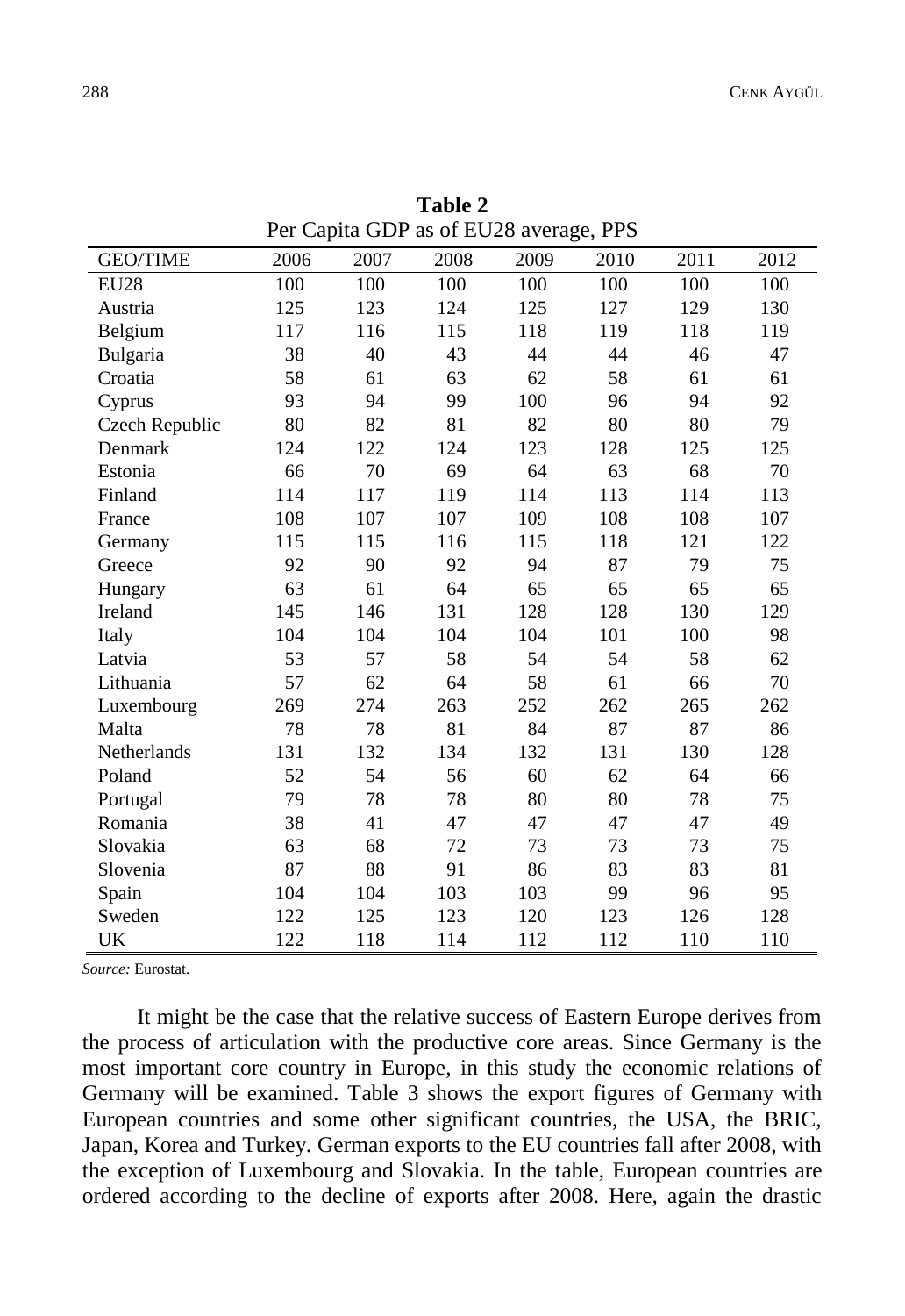decreases are seen in Greece, Spain and other Southern European countries, whereas, Eastern Europeans did not decline as much.

While the performance of the German export engine was magnificent in the 2000s, the share of German exports that go to the EU countries in total German exports fell from 64% in 2008 to 56.6% in 2012. Though it could not prevent a decline in total exports, Germany managed to partially cover the fall of exports towards Europe by way of increasing its trade with the countries given at the bottom of the list. German exports to China increased 71.3 % after 2008; exports to the BRIC countries (i.e. Brazil, Russia, India and China), Korea, Japan and Turkey were also satisfactory.

Table 4 shows Germany's imports from all EU countries as well as the other ones in the previous table. Although German exports to almost all European countries declined after the 2008 crisis, the same is not true for German imports. It is seen in the table that, while all Southern European, as well as the rest of the core countries had lower exports to Germany, all Eastern European countries increased theirs. As for the other countries, while India, China and Turkey increased their exports by 20.6, 16.9 and 1.4 % respectively in the 2008-12 period, the performance of all others deteriorated.

The reason for increasing exports of the Eastern European countries cannot only be the fact that they can devalue their currencies for they are not members of the Eurozone. According to the IMF, Polish zloty appreciated by 12% and Czech koruna by 15% between 2004 and 2014. Therefore, the answer to that must be sought in the productive linkages between the firms of the core and Eastern Europe. It seems that, while German export engine competes well in the world, in doing so, it also increasingly uses cheaper inputs from Eastern Europe. The end result of such a policy is that in both the core, and the Eastern and Southern peripheries, the only viable option for the time being is more of the austerity for people.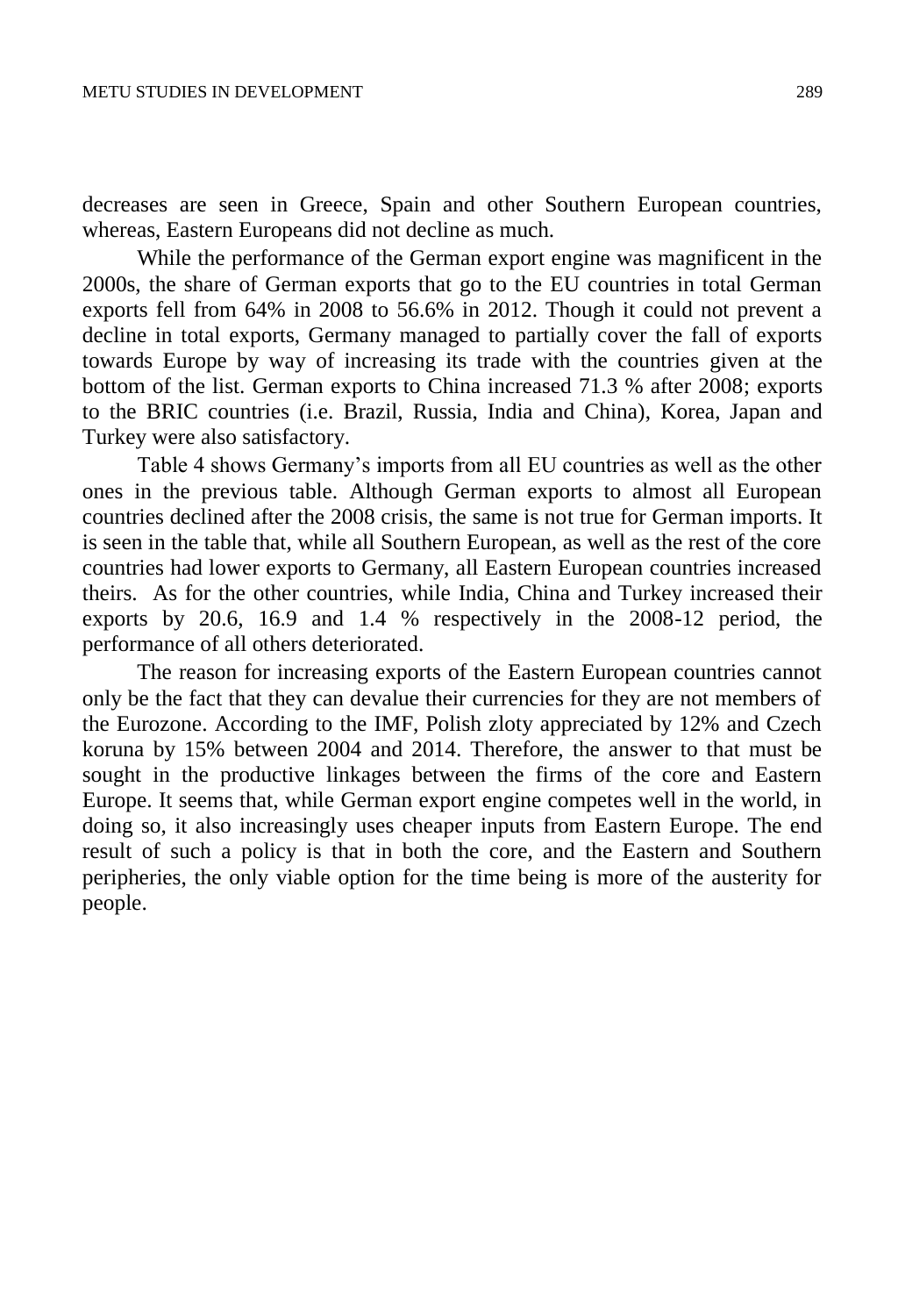| German Exports (million Euros) |          |           |           |         |          |  |  |
|--------------------------------|----------|-----------|-----------|---------|----------|--|--|
|                                | 2002     | 2008      | 2012      | 2002-08 | 2008-12  |  |  |
| World                          | 615997.4 | 1466137.4 | 1416184.2 | 138.0%  | $-3.4%$  |  |  |
| Greece                         | 4619.9   | 12151.1   | 6029.8    | 163.0%  | $-50.4%$ |  |  |
| Spain                          | 27456.9  | 64743.6   | 40063.1   | 135.8%  | $-38.1%$ |  |  |
| Portugal                       | 6295.2   | 12153.0   | 7979.7    | 93.1%   | $-34.3%$ |  |  |
| Croatia                        | 1703.2   | 4328.7    | 2866.9    | 154.2%  | $-33.8%$ |  |  |
| Ireland                        | 3639.4   | 8388.5    | 5960.8    | 130.5%  | $-28.9%$ |  |  |
| Finland                        | 6181.9   | 14636.4   | 10417.1   | 136.8%  | $-28.8%$ |  |  |
| Belgium                        | 28707.1  | 76139.8   | 57296.5   | 165.2%  | $-24.7%$ |  |  |
| Italy                          | 43911.3  | 94457.6   | 72000.3   | 115.1%  | $-23.8%$ |  |  |
| Cyprus                         | 404.9    | 1119.7    | 855.3     | 176.5%  | $-23.6%$ |  |  |
| Slovenia                       | 2218.8   | 6453.8    | 5023.3    | 190.9%  | $-22.2%$ |  |  |
| Malta                          | 238.6    | 518.6     | 408.7     | 117.4%  | $-21.2%$ |  |  |
| Hungary                        | 10494.5  | 26059.4   | 21023.4   | 148.3%  | $-19.3%$ |  |  |
| Denmark                        | 10381.8  | 23728.9   | 19367.3   | 128.6%  | $-18.4%$ |  |  |
| Lithuania                      | 1416.9   | 3498.9    | 3060.7    | 146.9%  | $-12.5%$ |  |  |
| Bulgaria                       | 1091.6   | 3981.6    | 3487.9    | 264.8%  | $-12.4%$ |  |  |
| Sweden                         | 12553.4  | 30494.3   | 27258.2   | 142.9%  | $-10.6%$ |  |  |
| <b>UK</b>                      | 50056.5  | 98710.7   | 89288.0   | 97.2%   | $-9.5%$  |  |  |
| Latvia                         | 817.2    | 2047.7    | 1861.0    | 150.6%  | $-9.1%$  |  |  |
| Poland                         | 14991.5  | 59180.5   | 54211.5   | 294.8%  | $-8.4%$  |  |  |
| Romania                        | 3071.0   | 12885.3   | 11817.0   | 319.6%  | $-8.3%$  |  |  |
| Estonia                        | 579.4    | 2242.2    | 2060.3    | 287.0%  | $-8.1%$  |  |  |
| Austria                        | 31258.9  | 79230.3   | 74347.1   | 153.5%  | $-6.2%$  |  |  |
| France                         | 63786.5  | 142630.5  | 134257.6  | 123.6%  | $-5.9%$  |  |  |
| Netherlands                    | 36352.5  | 96715.1   | 91193.8   | 166.0%  | $-5.7%$  |  |  |
| Czech Republic                 | 14632.6  | 41003.5   | 38892.2   | 180.2%  | $-5.1%$  |  |  |
| Luxembourg                     | 2681.3   | 7348.7    | 7378.3    | 174.1%  | 0.4%     |  |  |
| Slovakia                       | 3829.3   | 13121.8   | 13378.9   | 242.7%  | 2.0%     |  |  |
| EU total                       | 383372.3 | 937970.1  | 801784.8  |         |          |  |  |
| EU/world                       | 62.24%   | 63.98%    | 56.62%    |         |          |  |  |
| China                          | 13711.0  | 50173.9   | 85943.8   | 265.9%  | 71.3%    |  |  |
| Korea                          | 5140.2   | 13047.4   | 17243.1   | 153.8%  | 32.2%    |  |  |
| <b>Brazil</b>                  | 4582.0   | 12761.2   | 15101.1   | 178.5%  | 18.3%    |  |  |
| Japan                          | 11628.5  | 18848.2   | 22186.3   | 62.1%   | 17.7%    |  |  |
| Turkey                         | 6938.4   | 22383.2   | 25910.0   | 222.6%  | 15.8%    |  |  |
| India                          | 2228.0   | 12002.4   | 13396.7   | 438.7%  | 11.6%    |  |  |
| <b>USA</b>                     | 63377.3  | 105211.5  | 112085.7  | 66.0%   | 6.5%     |  |  |
| Russia                         | 10633.5  | 47580.0   | 50120.5   | 347.5%  | 5.3%     |  |  |

**Table 3** 

*Source:* International Trade Center[, http://www.trademap.org/](http://www.trademap.org/)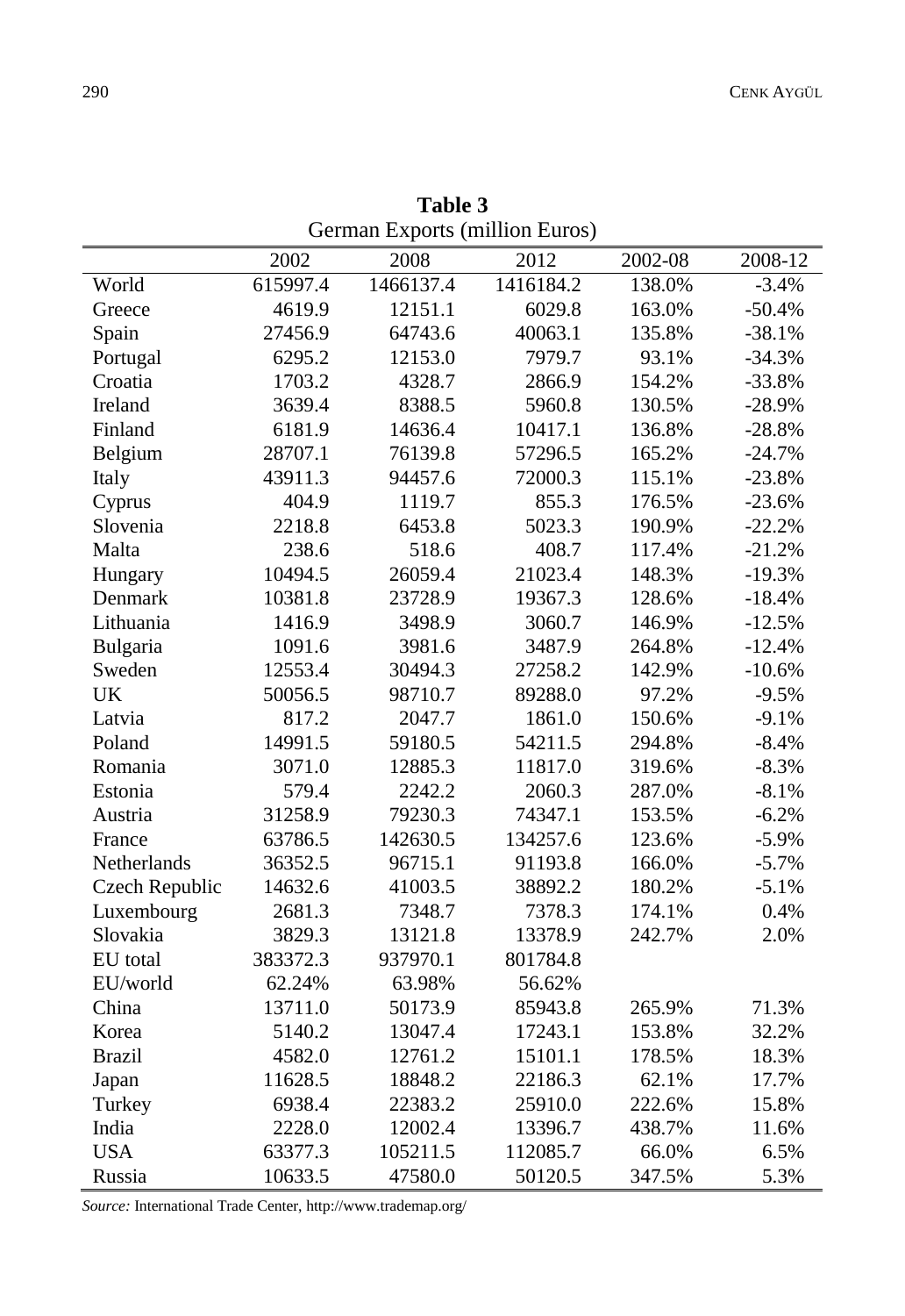|                 | German Imports (million Euros) |           |           |         |          |  |  |  |
|-----------------|--------------------------------|-----------|-----------|---------|----------|--|--|--|
|                 | 2002                           | 2008      | 2012      | 2002-08 | 2008-12  |  |  |  |
| Lithuania       | 567,73                         | 1701,04   | 2307,78   | 199,6%  | 35,7%    |  |  |  |
| <b>Bulgaria</b> | 548,70                         | 2045,85   | 2730,66   | 272,9%  | 33,5%    |  |  |  |
| Romania         | 2165,48                        | 8175,99   | 10762,25  | 277,6%  | 31,6%    |  |  |  |
| Latvia          | 353,88                         | 751,13    | 967,24    | 112,3%  | 28,8%    |  |  |  |
| Slovakia        | 3764,26                        | 14178,51  | 17178,29  | 276,7%  | 21,2%    |  |  |  |
| Malta           | 216,26                         | 389,41    | 459,07    | 80,1%   | 17,9%    |  |  |  |
| Estonia         | 359,76                         | 631,92    | 722,82    | 75,7%   | 14,4%    |  |  |  |
| Czech R.        | 15442,12                       | 44867,60  | 48937,34  | 190,6%  | 9,1%     |  |  |  |
| Ireland         | 6362,98                        | 8959,32   | 9676,65   | 40,8%   | 8,0%     |  |  |  |
| France          | 44216,50                       | 86841,53  | 91548,46  | 96,4%   | 5,4%     |  |  |  |
| Portugal        | 4565,46                        | 6878,58   | 7172,34   | 50,7%   | 4,3%     |  |  |  |
| Poland          | 13209,20                       | 43104,49  | 44741,11  | 226,3%  | 3,8%     |  |  |  |
| Slovenia        | 2560,90                        | 5524,47   | 5729,17   | 115,7%  | 3,7%     |  |  |  |
| Spain           | 14466,82                       | 29361,38  | 29935,17  | 103,0%  | 2,0%     |  |  |  |
| Netherlands     | 53348,20                       | 133509,60 | 134526,81 | 150,3%  | 0,8%     |  |  |  |
| UK              | 32544,12                       | 52330,14  | 52046,68  | 60,8%   | $-0,5%$  |  |  |  |
| Austria         | 23407,09                       | 52068,02  | 49677,03  | 122,4%  | $-4,6%$  |  |  |  |
| Italy           | 34988,87                       | 68975,47  | 62333,47  | 97,1%   | $-9,6%$  |  |  |  |
| Hungary         | 12162,08                       | 28909,33  | 25719,28  | 137,7%  | $-11,0%$ |  |  |  |
| Sweden          | 8316,94                        | 19083,57  | 16515,79  | 129,5%  | $-13,5%$ |  |  |  |
| Croatia         | 611,74                         | 1518,13   | 1269,88   | 148,2%  | $-16,4%$ |  |  |  |
| Greece          | 1077,32                        | 2680,43   | 2234,65   | 148,8%  | $-16,6%$ |  |  |  |
| Denmark         | 10012,18                       | 19877,96  | 16359,57  | 98,5%   | $-17,7%$ |  |  |  |
| Belgium         | 40235,87                       | 94946,53  | 77807,53  | 136,0%  | $-18,1%$ |  |  |  |
| Luxembourg      | 2103,99                        | 4643,95   | 3767,62   | 120,7%  | $-18,9%$ |  |  |  |
| Finland         | 5123,47                        | 8761,59   | 6159,18   | 71,0%   | $-29,7%$ |  |  |  |
| Cyprus          | 25,86                          | 91,16     | 42,25     | 252,5%  | $-53,7%$ |  |  |  |
| <b>Total EU</b> | 332757,74                      | 740807,07 | 721328,06 | 122,6%  | $-2,6%$  |  |  |  |
| India           | 2030,03                        | 5915,16   | 7133,76   | 191,4%  | 20,6%    |  |  |  |
| China           | 11371,85                       | 59208,95  | 69212,73  | 420,7%  | 16,9%    |  |  |  |
| Turkey          | 5835,21                        | 12951,33  | 13132,22  | 122,0%  | 1,4%     |  |  |  |
| <b>USA</b>      | 26627,67                       | 54672,14  | 48354,85  | 105,3%  | $-11,6%$ |  |  |  |
| Japan           | 14121,79                       | 23955,46  | 20796,62  | 69,6%   | $-13,2%$ |  |  |  |
| <b>Brazil</b>   | 2539,96                        | 8850,81   | 7277,06   | 248,5%  | $-17,8%$ |  |  |  |
| Russia          | 8059,30                        | 33187,25  | 24039,17  | 311,8%  | $-27,6%$ |  |  |  |
| Korea           | 4287,14                        | 10522,59  | 7509,69   | 145,4%  | $-28,6%$ |  |  |  |

**Table 4** 

*Source:* International Trade Center[, http://www.trademap.org/](http://www.trademap.org/)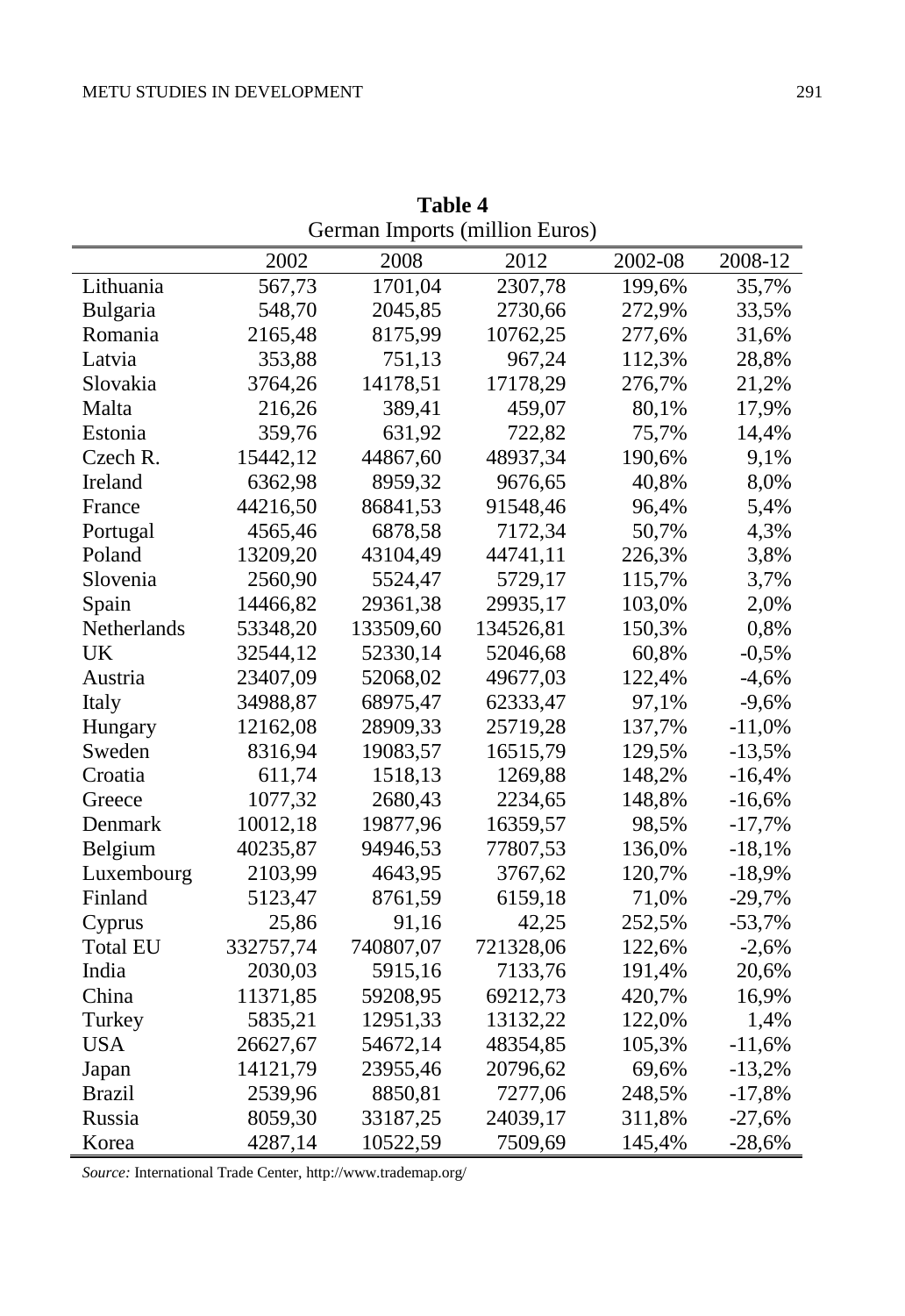| Current Account Balance (% of GDP) |          |          |          |         |  |  |  |  |  |
|------------------------------------|----------|----------|----------|---------|--|--|--|--|--|
| <b>Country Name</b>                | 2005     | 2007     | 2008     | 2012    |  |  |  |  |  |
| Cyprus                             | $-5.71$  | $-8.38$  | $-15.31$ | $-6.93$ |  |  |  |  |  |
| <b>UK</b>                          | $-2.56$  | $-2.49$  | $-1.53$  | $-3.83$ |  |  |  |  |  |
| Poland                             | $-2.38$  | $-6.23$  | $-6.60$  | $-3.73$ |  |  |  |  |  |
| Romania                            | $-8.60$  | $-13.63$ | $-11.61$ | $-4.42$ |  |  |  |  |  |
| Greece                             | $-7.59$  | $-14.60$ | $-15.02$ | $-2.48$ |  |  |  |  |  |
| Latvia                             | $-12.42$ | $-22.33$ | $-13.34$ | $-2.47$ |  |  |  |  |  |
| Czech Republic                     | $-0.93$  | $-4.40$  | $-2.12$  | $-2.41$ |  |  |  |  |  |
| France                             | $-0.48$  | $-1.03$  | $-1.76$  | $-2.19$ |  |  |  |  |  |
| Portugal                           | $-10.33$ | $-10.15$ | $-12.66$ | $-2.05$ |  |  |  |  |  |
| Estonia                            | $-9.97$  | $-15.93$ | $-9.32$  | $-1.81$ |  |  |  |  |  |
| Finland                            | 3.98     | 5.40     | 3.29     | $-1.49$ |  |  |  |  |  |
| Bulgaria                           | $-11.58$ | $-27.16$ | $-22.91$ | $-1.44$ |  |  |  |  |  |
| Belgium                            | 2.04     | 1.53     | $-1.40$  | $-1.38$ |  |  |  |  |  |
| Spain                              | $-7.37$  | $-10.03$ | $-9.70$  | $-1.14$ |  |  |  |  |  |
| Italy                              | $-1.67$  | $-2.42$  | $-2.83$  | $-0.40$ |  |  |  |  |  |
| Croatia                            | $-5.49$  | $-7.29$  | $-8.74$  | $-0.35$ |  |  |  |  |  |
| Lithuania                          | $-7.05$  | $-14.56$ | $-13.35$ | $-0.24$ |  |  |  |  |  |
| Austria                            | 2.05     | 3.52     | 4.86     | 1.62    |  |  |  |  |  |
| Hungary                            | $-7.47$  | $-7.32$  | $-7.21$  | 1.68    |  |  |  |  |  |
| Slovakia                           | $-6.53$  | $-4.88$  | $-6.32$  | 2.24    |  |  |  |  |  |
| Slovenia                           | $-1.91$  | $-4.26$  | $-5.42$  | 3.28    |  |  |  |  |  |
| Ireland                            | $-3.53$  | $-5.34$  | $-5.79$  | 4.39    |  |  |  |  |  |
| Denmark                            | 4.31     | 1.42     | 2.91     | 5.95    |  |  |  |  |  |
| Sweden                             | 7.13     | 9.37     | 9.18     | 6.07    |  |  |  |  |  |
| Luxembourg                         | 11.71    | 10.16    | 5.55     | 6.54    |  |  |  |  |  |
| Germany                            | 5.07     | 7.48     | 6.24     | 7.03    |  |  |  |  |  |
| Netherlands                        | 7.30     | 6.71     | 4.37     | 9.45    |  |  |  |  |  |
| Turkey                             | $-4.44$  | $-5.84$  | $-5.54$  | $-6.15$ |  |  |  |  |  |

**Table 5**

*Source*: World Bank.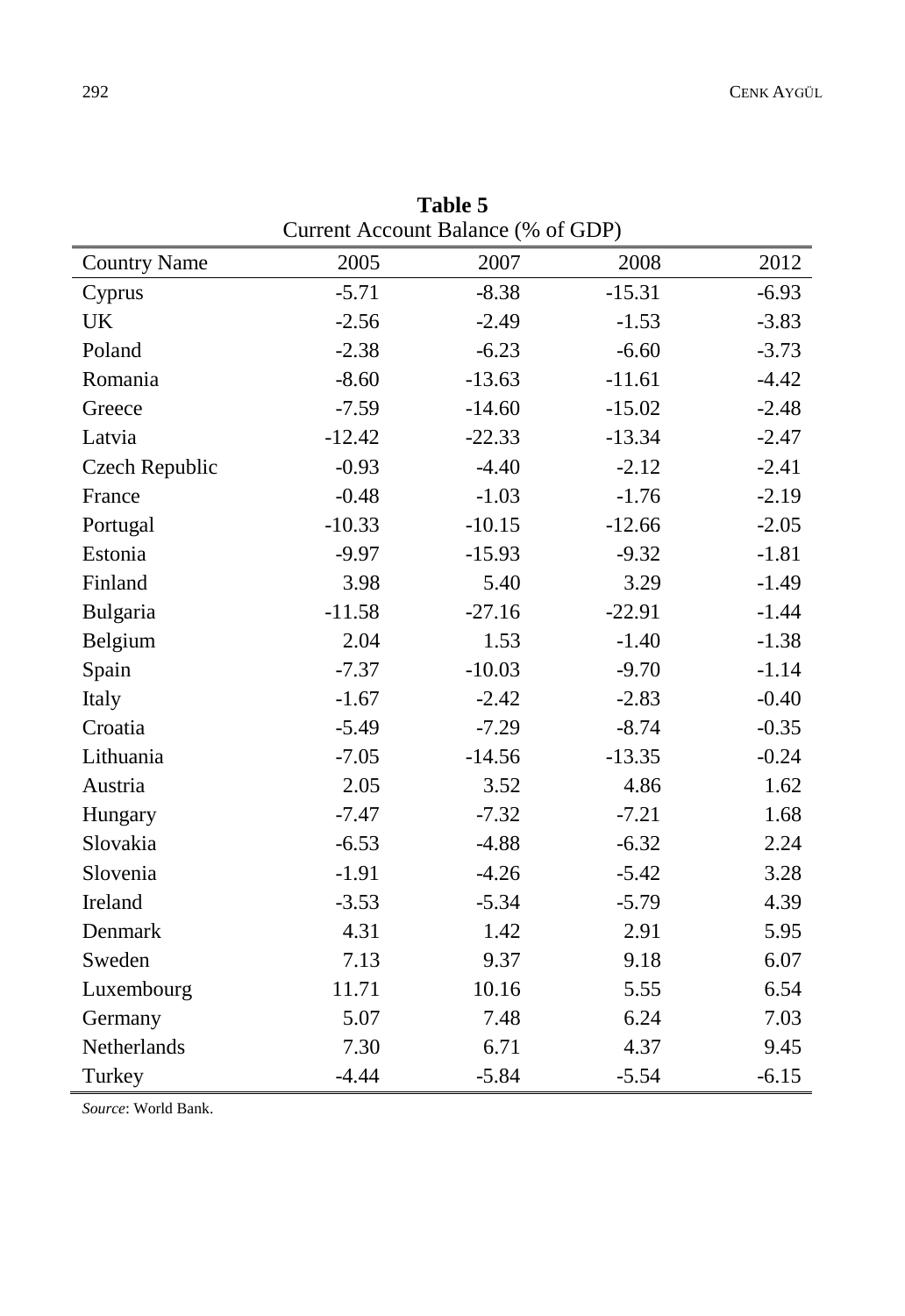#### 5. Conclusion

2008 financial crisis arose as the financial markets stopped rolling over the debt of Southern European countries. After the introduction of the Euro, these countries for some time witnessed fully turned-on credit faucets. Stimulation of consumption enabled by easy credit created an illusion of convergence with the core countries in Europe. The 2008 crisis, however, clearly showed that Southern European periphery did not converge with the core.

Yet, we have more than one type of periphery in Europe. The history of European integration has always been the history of uneven development. The countries that became members of the EU in the 1980s are different from those that became members in the 2000s. Peripheralization in the accession of the Mediterranean countries was relatively smooth, as these countries did not have any significant heavy industry at the time of accession. East and Central European countries were, however, different; as, despite the existence of serious problems, they were equipped with a fairly strong base in heavy industries. The socialist heritage of industrialization made peripheralization more accentuated and arduous.

After the 2008 crisis Southern and Eastern European countries had diverging economic performances. While almost all of the Southern countries had decreased growth rates, Eastern Europeans had higher growth rates. At the same time, Eastern European countries increased their exports to Germany. Germany, on the other hand, witnessing a decreasing export performance within Europe, took recourse to increasing its exports to the USA, Japan, BRIC countries and Turkey. The reasons for such an outcome need to be examined further.

The 2008 finance crisis showed the fragility of the neoliberal financialization in Europe. Also, as Arrighi argues, financialization might be a sign for the decline of an economic system. Besides problems in quantifying financialization, we need to develop an approach in which financialization and crisis are examined in their relations with the crisis in the productive economy in the capitalist world as a whole.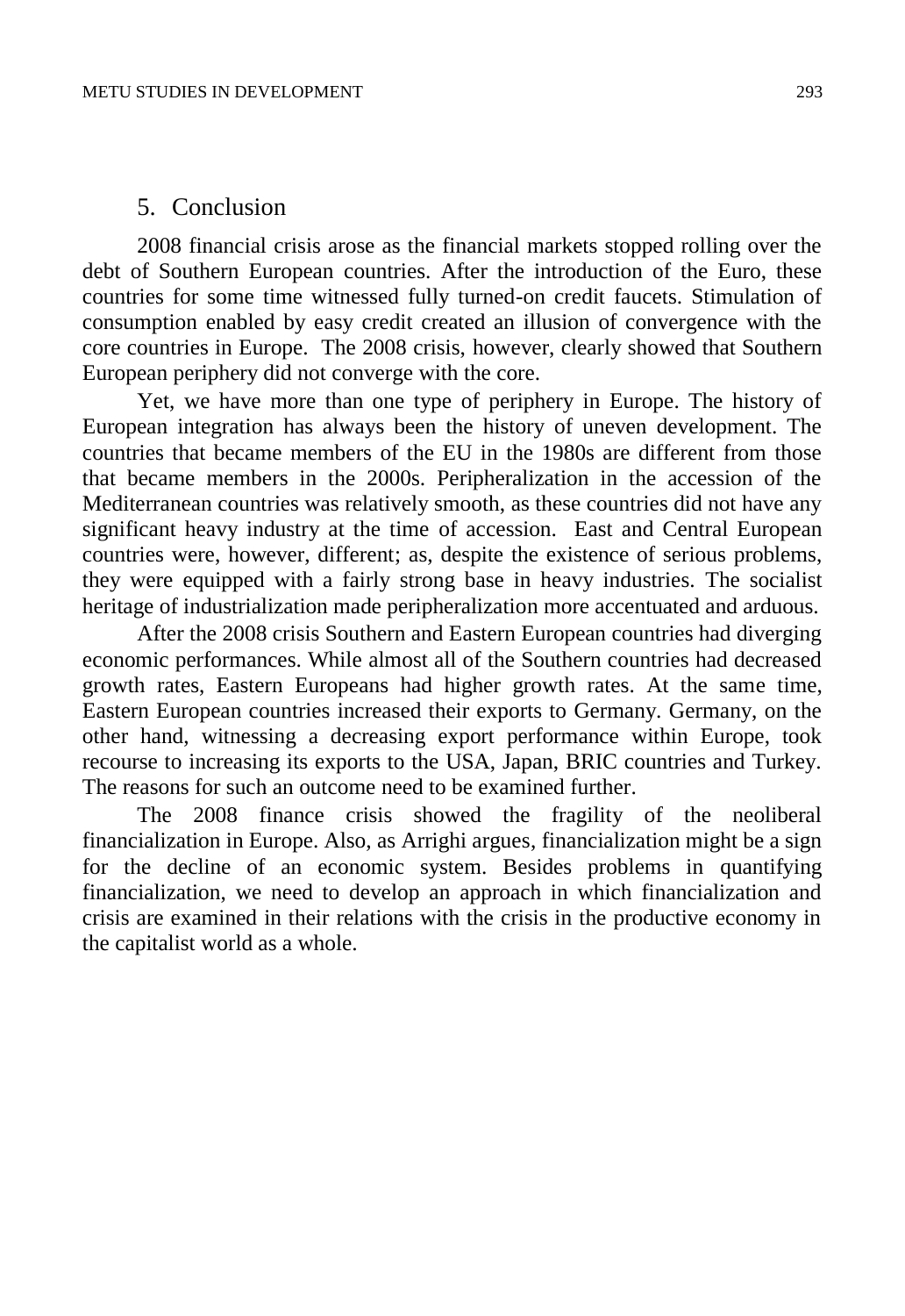## **References**

- AMIN, A. (2004), "Regions Unbound Towards a New Politics of Place", *Geografiska Annaler B*, LXXXVI(1), 33-44.
- AMIN, A., MASSEY, D. and THRIFT, N. (2003), *The 'Regional Problem' and the Spatial Grammar of British Politics*, at [http://eprints.dur.ac.uk/archive/00000674/01/Amin\\_regional.pdf.](http://eprints.dur.ac.uk/archive/00000674/01/Amin_regional.pdf)
- ANTONIADES, A. (2013), "Recasting the Power Politics of Debt: Structural Power, Hegemonic Stabilisers and Change", *Third World Quarterly*, XXXIV(2), 214-32.
- ARRIGHI, G. (2008), *Adam Smith Pekin'de: 21. Yüzyılın Soykütüğü*, Yordam Kitap, Istanbul.
- AYGÜL, C. (2011), *Ulus Devletler ve Bölgecilik*, Tan, Ankara.
- BECKER, J. and JÄGER, J. (2012), "Integration in Crisis: A Regulationist Perspective on the Interaction of European Varieties of Capitalism", *Competition and Change*, XVI(3), 169-87.
- BECKER, J., JÄGER, J., LEUBOLT, B. and WEISSENBACHER, R. (2010), "Peripheral Financialization and Vulnerability to Crisis: A Regulationist Perspective", *Competition and Change*, XIV(3-4), 225-47.
- BRENNER, R. (1998), *The Economics of Global Turbulence: A Special Report on the World Economy, 1950-98*, New Left Review, no. 279, London.
- CARCHEDI, G. (1997), "The EMU, Monetary Crises and the Single European Currency", *Capital and Class*, XXI(3), 85-114.
- CASTELLS, M. (2000), *The Rise of Network Society: The Information Age*, New Jersey: Wiley-Blackwell.
- *Das Bild* (2010), "Verkauft doch eure Inseln, ihr Pleite-Griechen ... und die Akropolis gleich mit!", 27 October, [at http://www.bild.de/politik/wirtschaft/griechenland-krise/regierung-athen-sparen](http://www.bild.de/politik/wirtschaft/griechenland-krise/regierung-athen-sparen-verkauft-inseln-pleite-akropolis-11692338.bild.html)[verkauft-inseln-pleite-akropolis-11692338.bild.html.](http://www.bild.de/politik/wirtschaft/griechenland-krise/regierung-athen-sparen-verkauft-inseln-pleite-akropolis-11692338.bild.html)
- CORRADO, L., MARTIN, R. and WEEKS, M. (2005), "Identifying and Interpreting Regional Convergence Clusters across Europe", *The Economic Journal*, 115, 133-60.
- DUNFORD, M. (2000), "Regional Disparities in the EU through the Lens of Official Statistics", in G. Petrakos, G. Maier and G. Gorzelak (eds.), *Integration and Transition in Europe: The Economic Geography of Interaction*, London: Routledge, 69-99.
- EATWELL, J. and TAYLOR,L. (2000), *Global Finance at Risk: The Case for International Regulation*, New York: New Press*.*
- FOUSKAS, V.K. and DIMOULAS,C. (2013), "A Propos of the Euro-Zone Crisis: From 'Uneven and Combined Development' (UCD) to 'Global Faultlines' (GF)" *Journal of Global Faultlines*, I(1), 110-35.
- GABOR, D. (2010), "(De)Financialization and Crisis in Eastern Europe", *Competition and Change*, XIV(3-4), 248-70.
- GABOR, D. V. (2012), "The Road to Financialization in Central and Eastern Europe: The Early Policies and Politics of Stabilizing Transition", *Review of Political Economy*, XXIV(2), 227-49.
- GILL, S. (2004), "The Contradictions of US Supremacy?" in L. Panitch and C. Leys (eds.), *Socialist Register 2005: The Empire Reloaded*, London: Merlin Press, 23-45.
- GOWAN, P. (2013), "Economics and Politics within the Capitalist Core and the Debate on the New Imperialism", *Journal of Global Faultlines*, I(1), 5-33.
- KEYNES, J. M. (1973), *General Theory of Employment, Interest and Money*, London: Macmillan.
- KOTARSKI, K. (2012), "Deconstructing the Profligacy Myth Using Critical Theory and Social Constructivism", *Politička Misao*, IL(2), 7-29.
- LIPIETZ, A. (1996), "The New Core -Periphery Relations: The Contrasting Examples of Europe and America", in C.W.M. Naastepad and S. Storm (eds.), *The State and the Economic Process*, London: Edward Elgar, 112-50.
- MELACHROINOS, K. A. (2002), "European Integration and the Spatial Dynamics of Manufacturing-Employment Change", *Environment and Planning A,* XXXIV(11), 2017-36.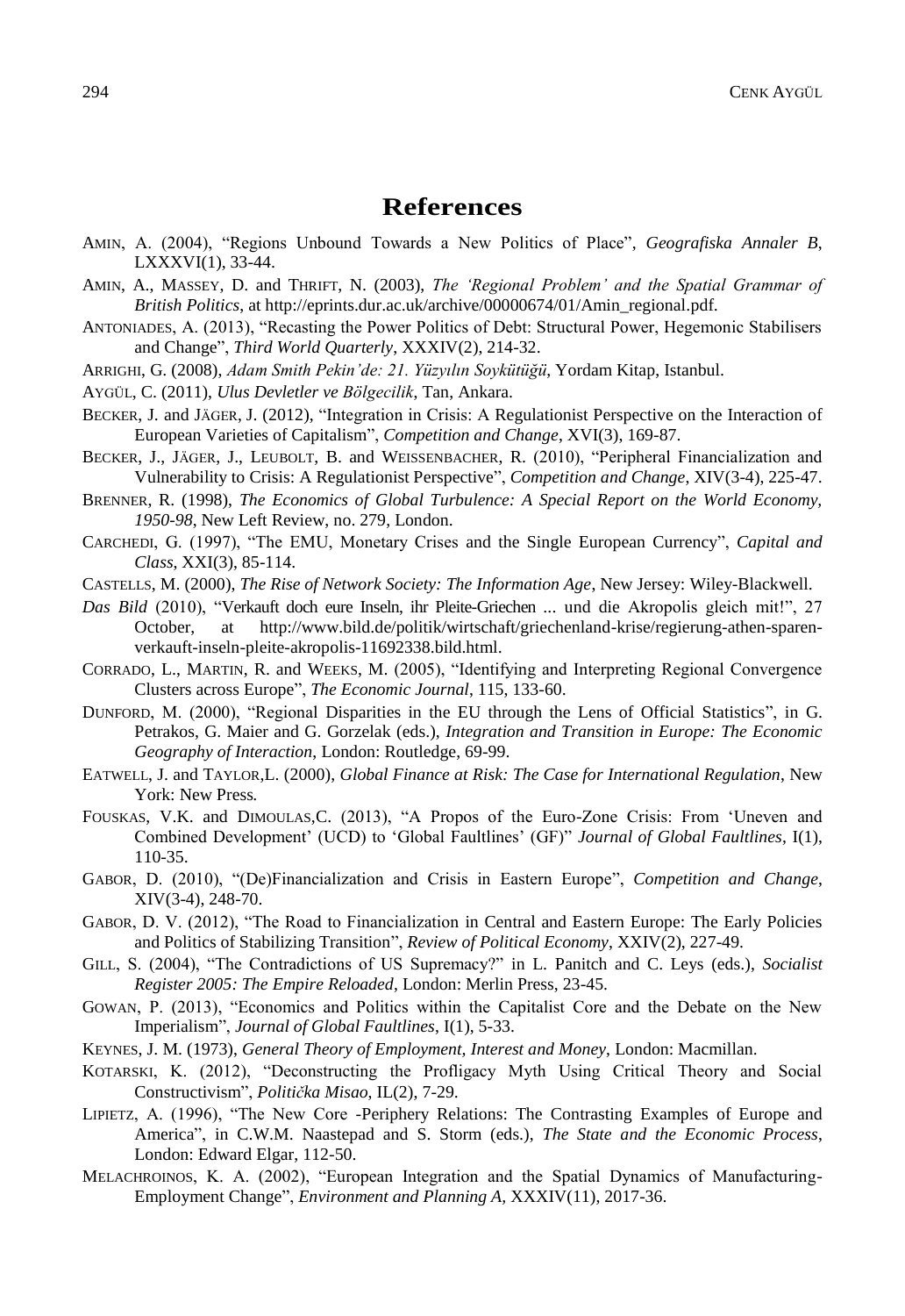- MELACHROINOS, K. and SPENCE, N. (2001), "Manufacturing Productivity Growth across European Union, 1978-94", *Environment and Planning A*, XXXIII(9), 1681-703.
- PANITCH, L. (2010), "Giovanni Arrighi in Beijing: An Alternative to Capitalism", *Historical Materialism*, XVIII(1), 74-87.
- PANITCH, L. and GINDIN, S. (2004), "Finance and American Empire", in L. Panitch and C. Leys (eds.), *Socialist Register 2005: The Empire Reloaded*, London: Merlin Press, 46-81.
- ———— (2008), "Finance and American Empire", in L. Panitch and M. Konings (eds.), *American Empire and the Political Economy of Global Finance*, New York: Palgrave Macmillan, 17-47.
- PETIT, P. (2006), "Globalisation and Regional Integration: A Comparative Analysis of Europe and Asia". *Competition and Change*, X(2), 113-40.
- PETRAKOS, G. (2000), "The Spatial Impact of East-West Integration in Europe", in G. Petrakos, G. Maier and G. Gorzelak (eds.), *Integration and Transition in Europe: The Economic Geography of Interaction*, London: Routledge, 38-68.
- PETRAKOS, G., MAIER,G.and GORZELAK,G. (2000), "The New Economic Geography of Europe: An Introduction", in G. Petrakos, G. Maier and G. Gorzelak (eds.), *Integration and Transition in Europe: The Economic Geography of Interaction*, London: Routledge, 1-37.
- RYNER, M. (2007), "US Power and the Crisis of Social Democracy in Europe's Second Project of Integration", *Capital and Class*, XXXI(3), 7-26.
- SCOTT, A. J. (2001), "Globalization and the Rise of City-regions", *European Planning Studies*, IX(7), 815-26.
- SMETKOWSKI, M. and WOJCIK, P. (2012), "Regional Convergence in Central and Eastern European Countries: A Multidimensional Approach", *European Planning Studies*, XX(6), 923-39.
- SMITH, N. (2005), "Neo-Critical Geography, or, the Flat Pluralist World of Business Class", *Antipode*, XXXVIII(4), 887-99.
- STOCKHAMMER, E. (2012), "The Euro Crisis, European Neoliberalism and the Need for a European Welfare State", *Soundings*, L, 121-30.
- SWYNGEDOUW, E. (1992), "The Mammon Quest, 'Glocalisation' Interspatial Competition and the Monetary Order: The Construction of New Scales", in M. Dunford and G. Kafkalas (eds.), *Cities and Regions in the New Europe*, London: Belhaven Press, 39-67.
- TALANI, L.S. (2011), "The Impact of Global Financial Crisis on the City of London: Towards the End of Hegemony" *Competition and Change,* XV(1), 11-30.
- TSOUKALIS, L. (2011), "The JCMS Annual Review Lecture: The Shattering of Illusions and What next" *Journal of Common Market Studies*, IL(1), 19-44.
- VLACHOU, A. (2012), "The Greek Economy in Turmoil", *Rethinking Marxism*, XXIV(2), 171-200.
- YELDAN, E. (2009), "On the Nature and Causes of the Collapse of the Wealth of Nations, 2007/2008: The End of a Façade Called Globalization", Independent Social Scientists webpage, [http://www.bagimsizsosyalbilimciler.org/Yazilar\\_Uye/YeldanMar09.pdf.](http://www.bagimsizsosyalbilimciler.org/Yazilar_Uye/YeldanMar09.pdf)
- ZAHARIADIS, N. (2010), "Greece's Debt Crisis: A National Tragedy of European Proportions", *Mediterranean Quarterly*, XXI(4), 39-54.
- ZIMMERMANN, H. (2012), "No Country for the Market: The Regulation of Finance in Germany after the Crisis", *German Politics*, XXI(4), 484-501.